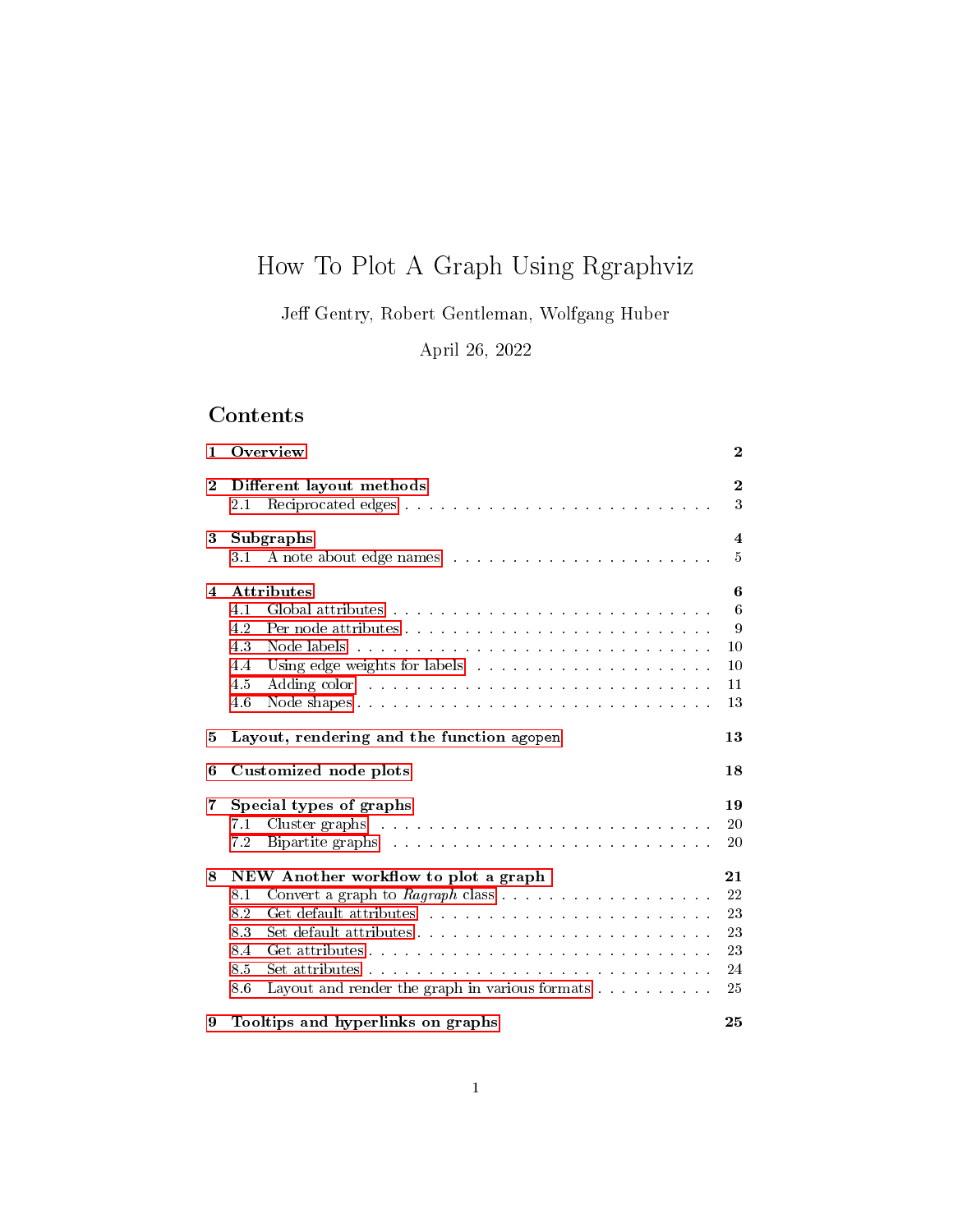### [10 Sessioninfo](#page-24-2) 25

### <span id="page-1-0"></span>1 Overview

This vignette demonstrate how to easily render a graph from R into various formats using the Rgraphviz package. To do this, let us generate a graph using the graph package:

> library("Rgraphviz") > set.seed(123)  $> V \le$  letters[1:10]  $> M < -1:4$  $> g1 \leftarrow \text{randomGraph}(V, M, 0.2)$ 

# <span id="page-1-1"></span>2 Different layout methods

It is quite simple to generate a R plot window to display your graph. Once you have your graph object, simply use the plot method.

 $> plot(g1)$ 



<span id="page-1-2"></span>Figure 1: g1 laid out with dot.

The result is shown in Figure [1.](#page-1-2) The Rgraphviz package allows you to specify varying layout engines, such as dot (the default), neato and twopi.

 $> plot(g1, 'meato'')$ 

 $> plot(g1, "twopi")$ 

The result is shown in Figure [2.](#page-2-1)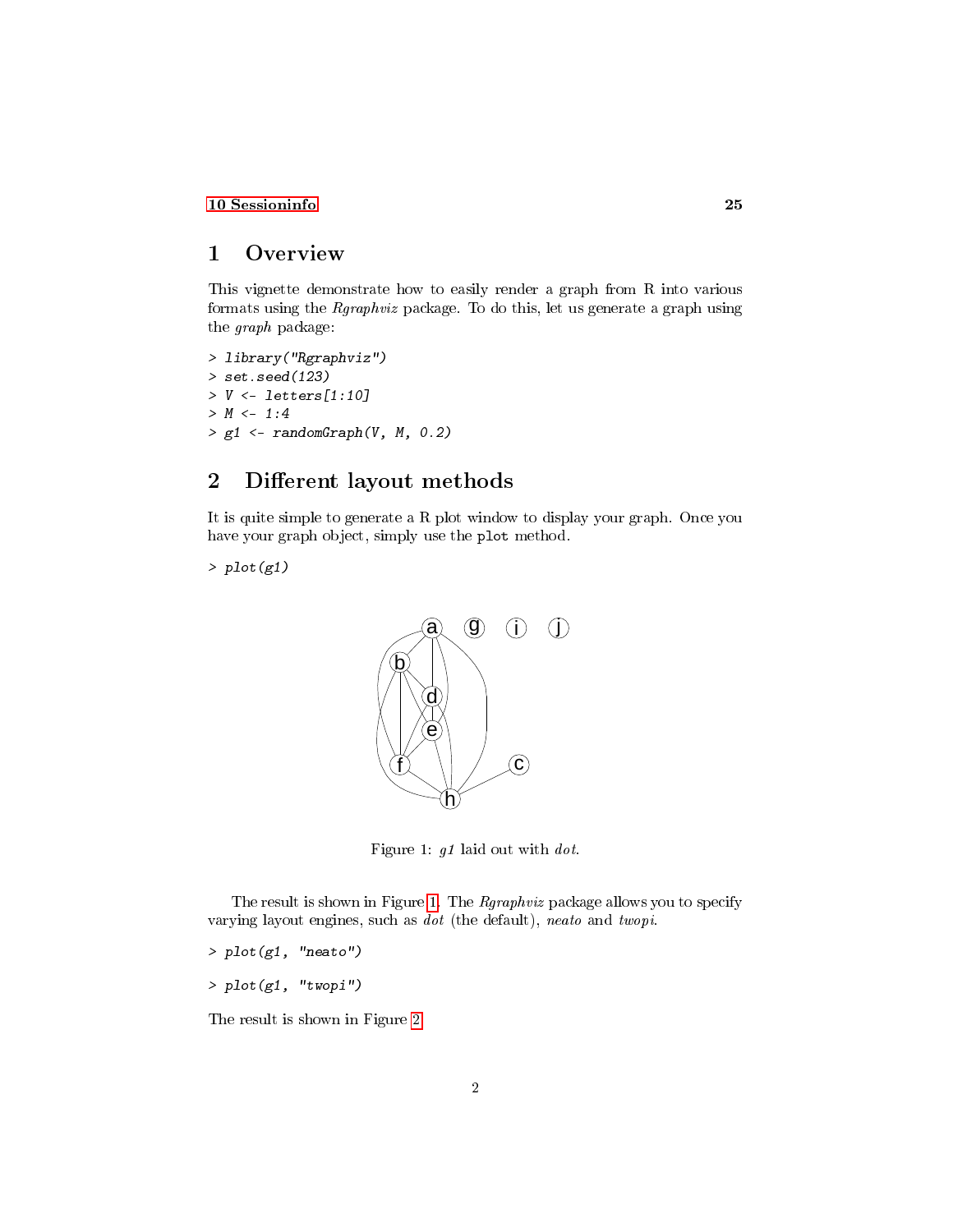

<span id="page-2-1"></span>Figure 2: g1 laid out with neato (left) and twopi (right).

### <span id="page-2-0"></span>2.1 Reciprocated edges

There is an option recipEdges that details how to deal with reciprocated edges in a graph. The two options are combined (the default) and distinct. This is mostly useful in directed graphs that have reciprocating edges - the combined option will display them as a single edge with an arrow on both ends while distinct shows them as two separate edges.

```
> rEG <- new("graphNEL", nodes=c("A", "B"), edgemode="directed")
> rEG <- addEdge("A", "B", rEG, 1)
> rEG \leftarrow addEdge("B", "A", rEG, 1)
```


<span id="page-2-2"></span>Figure 3: rEG laid out with recipEdges set to combined (left) and distinct (right).

> plot(rEG)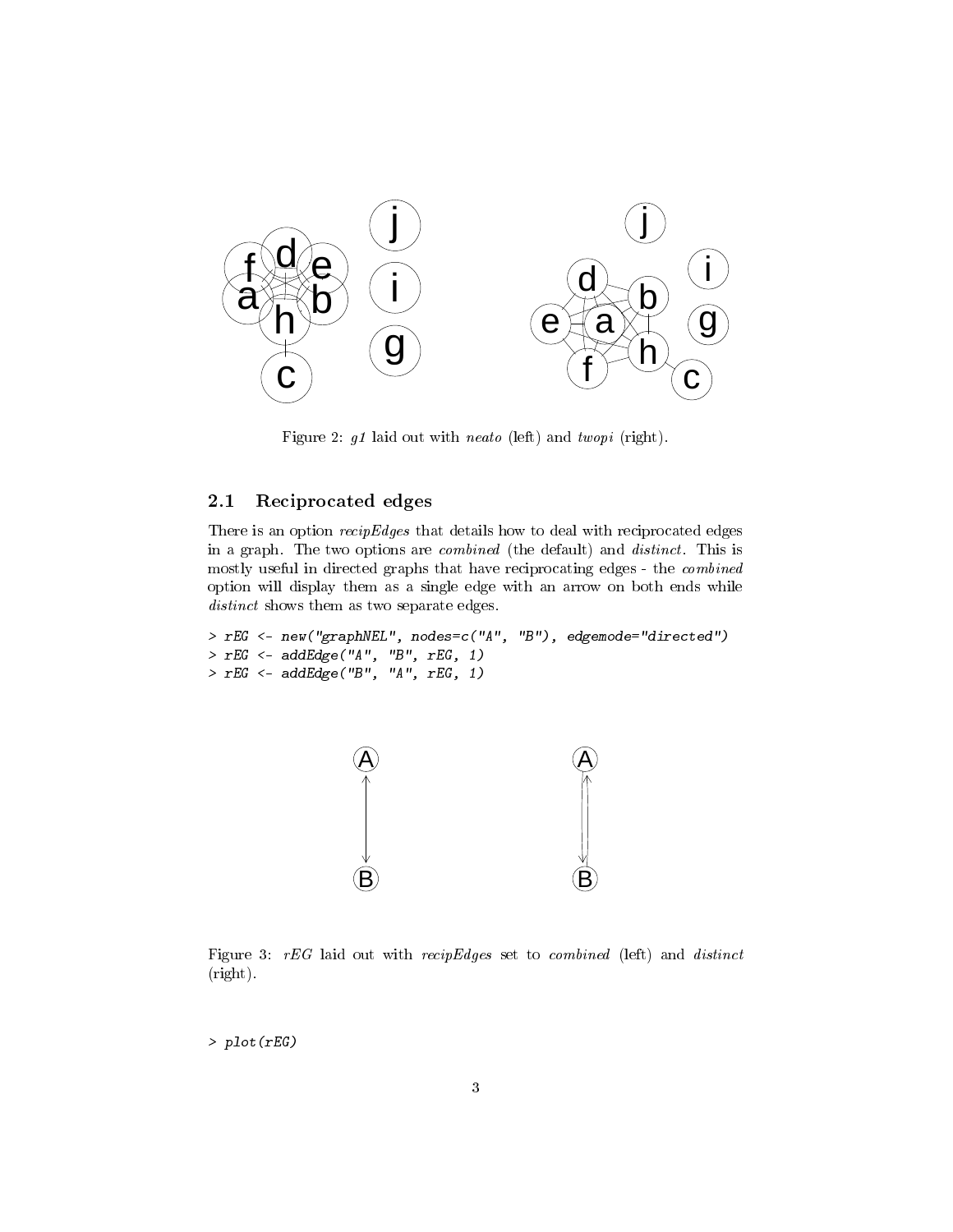> plot(rEG, recipEdges="distinct")

The result is shown in Figure [3.](#page-2-2)

The function removedEdges can be used to return a numerical vector detailing which edges (if any) would be removed by the combining of edges.

```
> removedEdges(g1)
```
[1] 7 12 13 17 18 19 22 23 24 25 27 28 29 30 31 32

### <span id="page-3-0"></span>3 Subgraphs

A user can request that a subset of the nodes in a graph be kept together. Graphviz then attempts to find a layout where the specified subgraphs are plotted with all nodes relatively close. This is particularly useful when laying out graphs that represent some real physical entity (one biological example is pathways).

In the code below we construct three subgraphs that we will use to group the corresponding nodes when  $g_1$  is rendered.

```
> sg1 <- subGraph(c("a", "d", "j", "i"), g1)> sg1
A graphNEL graph with undirected edges
Number of Nodes = 4
Number of Edges = 1
> sg2 \leq -subGraph(c("b", "e", "h"), g1)> sg3 \leftarrow subGraph(c("c", "f", "g"), g1)
```
To plot using the subgraphs, one must use the subGList argument which is a list of lists, with each sublist having three elements:

- $graph:$  The actual graph object for this subgraph.
- $\bullet$  *cluster* : A logical value noting if this is a cluster or a subgraph. A value of  $TRUE$  (the default, if this element is not used) indicates a cluster. In Graphviz, subgraphs are used as an organizational mechanism but are not necessarily laid out in such a way that they are visually together. Clusters are laid out as a separate graph, and thus Graphviz will tend to keep nodes of a cluster together. Typically for *Rgraphviz* users, a cluster is what one wants to use.
- $\bullet$  *attrs* : A named vector of attributes, where the names are the attribute and the elements are the value. For more information about attributes, see Section [4](#page-5-0) below.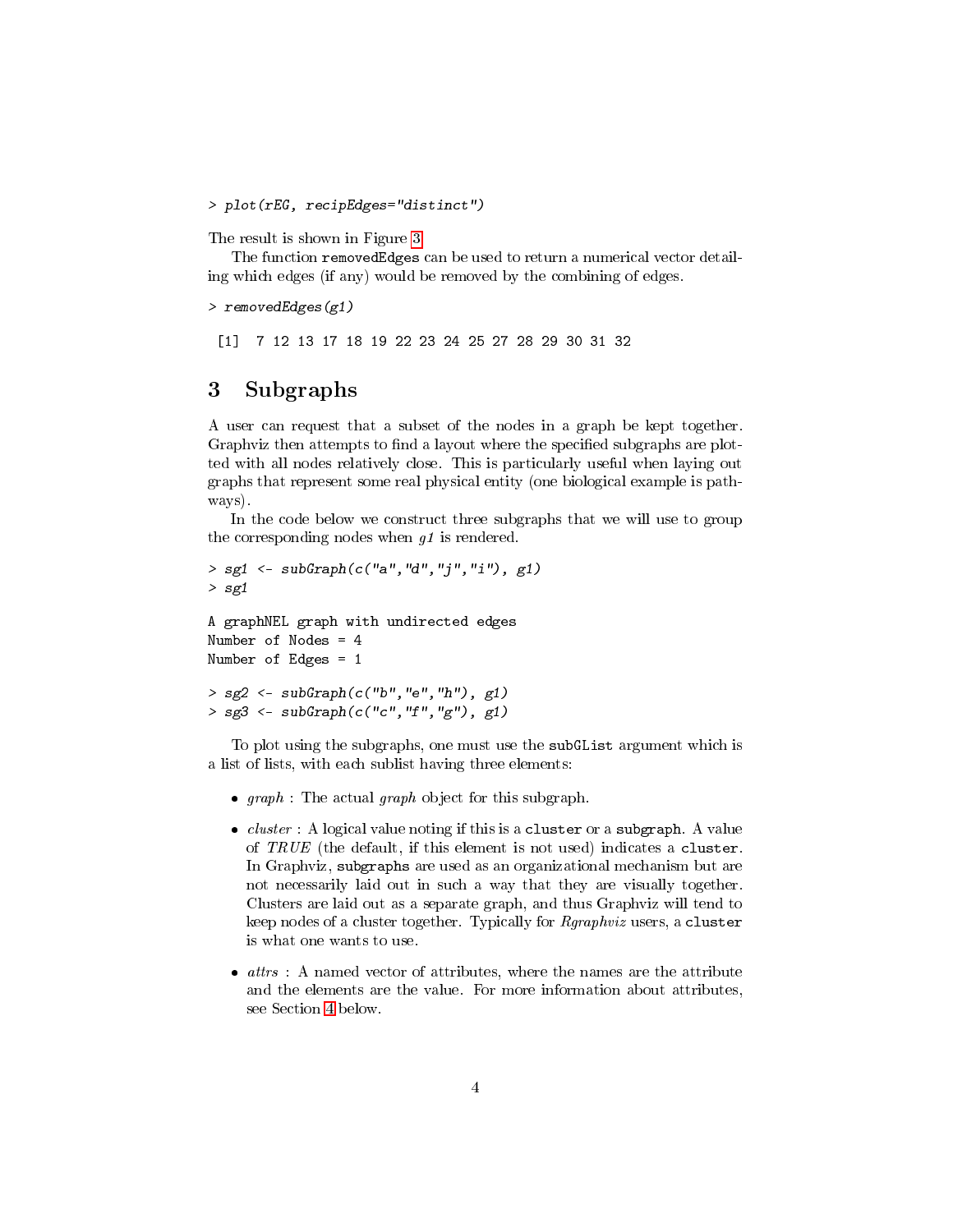Please note that only the *graph* element is required. If the *cluster* element is not specified, the subgraph is assumed to be a cluster and if there are no attributes to specify for this subgraph then attrs is unnecessary.

> subGList <- vector(mode="list", length=3) > subGList[[1]] <- list(graph=sg1) > subGList[[2]] <- list(graph=sg2, cluster=FALSE) > subGList[[3]] <- list(graph=sg3) > plot(g1, subGList=subGList)



<span id="page-4-1"></span>Figure 4:  $g1$  laid out with two different settings for the parameter subGList.

The result is shown in the left panel of Figure [4,](#page-4-1) and for comparison, another example:

```
> sg1 <- subGraph(c("a", "c", "d", "e", "j")), g1)> sg2 \leq -subGraph(c("f", "h", "i"), g1)> plot(g1, subGList=list(list(graph=sg1), list(graph=sg2)))
```
#### <span id="page-4-0"></span>3.1 A note about edge names

While internal node naming is quite straight forward (it is simply taken from the graph object), Rgraphviz needs to be able to uniquely identify edges by name. End users as well will need to be able to do this to correctly assign attributes. The name of an edge between tail node x and head node y is  $x^y$ . The method edgeNames can be used to obtain a vector of all edge names, and it takes the argument  $recipEdges$  so that the output correctly matches which edges will be used by Rgraphviz .

> edgeNames(g1)

```
[1] "a~b" "a~d" "a~e" "a~f" "a~h" "b~f" "b~d" "b~e" "b~h" "c~h" "d~e" "d~f"
[13] "d~h" "e~f" "e~h" "f~h"
```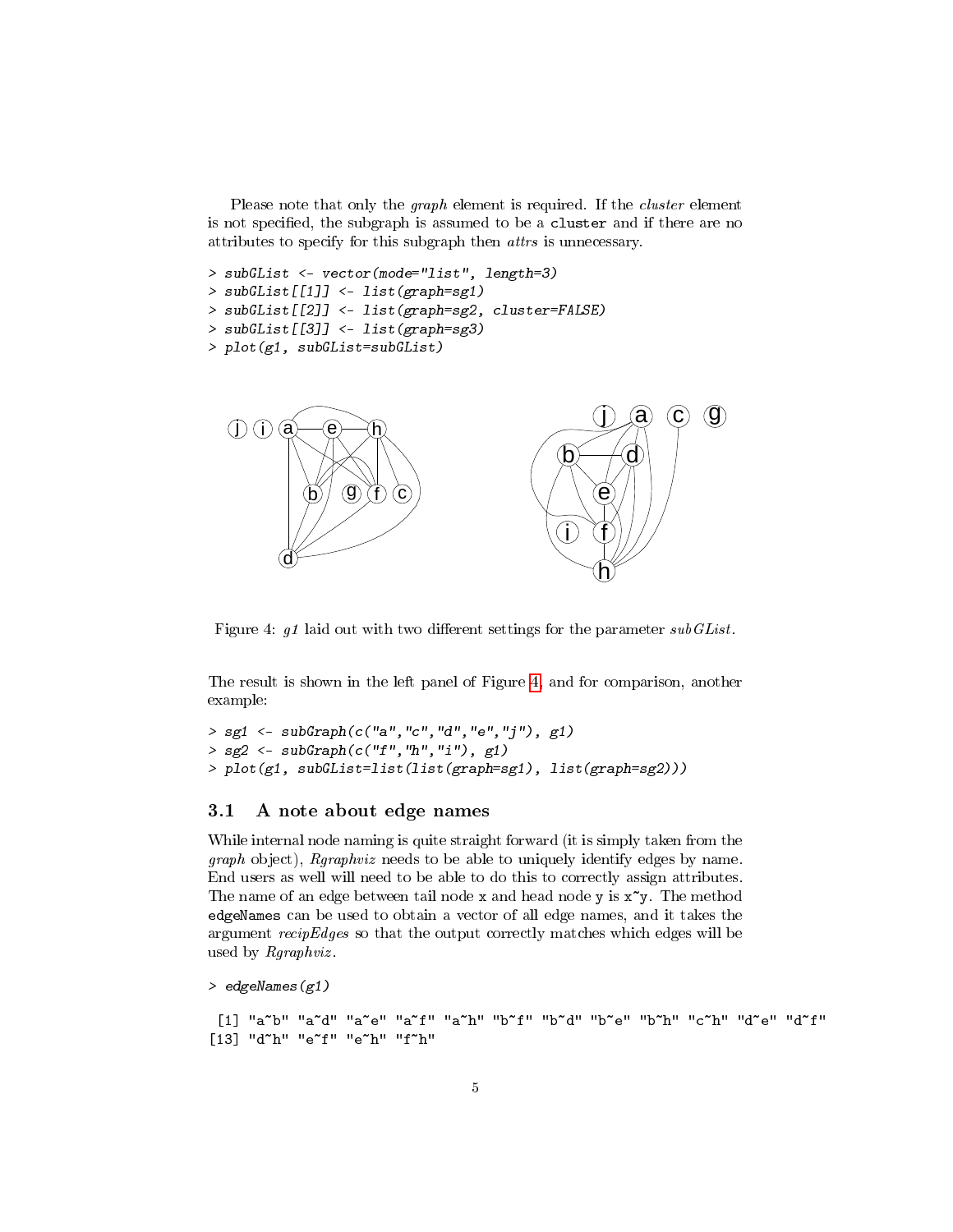> edgeNames(g1, recipEdges="distinct")

[1] "a~b" "a~d" "a~e" "a~f" "a~h" "b~f" "b~a" "b~d" "b~e" "b~h" "c~h" "d~a" [13] "d~b" "d~e" "d~f" "d~h" "e~a" "e~b" "e~d" "e~f" "e~h" "f~b" "f~a" "f~d" [25] "f~e" "f~h" "h~c" "h~a" "h~b" "h~d" "h~e" "h~f"

### <span id="page-5-0"></span>4 Attributes

#### <span id="page-5-1"></span>4.1 Global attributes

There are many visualization options in Graphviz that can be set beyond those which are given explicit options using Rgraphviz - such as colors of nodes and edges, which node to center on for twopi plots, node labels, edge labels, edge weights, arrow heads and tails, etc. A list of all available attributes is accessible online at: [http://www.graphviz.org/pub/scm/graphviz2/doc/info/attrs.](http://www.graphviz.org/pub/scm/graphviz2/doc/info/attrs.html) [html.](http://www.graphviz.org/pub/scm/graphviz2/doc/info/attrs.html) Note that there are some differences between default values and also some attributes will not have an effect in Rgraphviz. Please see the man page for graphvizAttributes for more details.

Attributes can be set both globally (for the entire graph, for all edges, all nodes, etc) as well as on a per-node and per-edge basis. Global attributes are set via a list and passed in as the attrs argument to plot. A default set of global attributes are used for global values which are not specified (by using the getDefaultAttrs function). The getDefaultAttrs function will take a partial global attribute list (see below for a description) and/or the layout type to be used (dot, neato, or twopi) and will generate an attribute list to be used with defaults for values that the user did not specify.

The list has four elements: 'graph', 'cluster', 'edge' and 'node'. Within each element is another list, where the names correspond to attributes and the values correspond to the value to use globally on that attribute. An example of this structure can be seen with the default list provided by getDefaultAttrs:

> defAttrs <- getDefaultAttrs()

\$graph \$graph\$bgcolor [1] "transparent" \$graph\$fontcolor [1] "black" \$graph\$ratio [1] "fill" \$graph\$overlap

[1] ""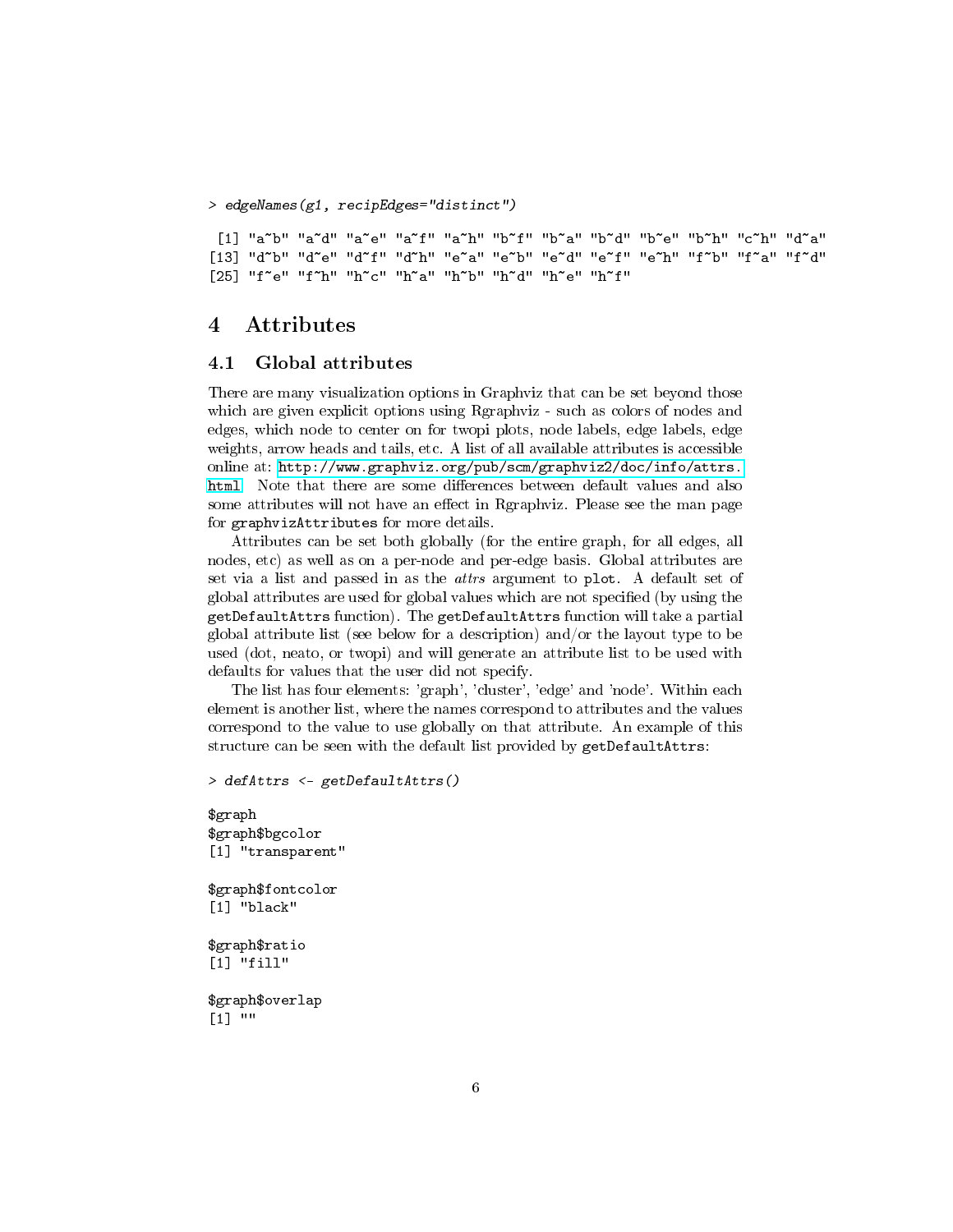\$graph\$splines [1] "TRUE"

\$graph\$rank [1] "same"

\$graph\$size  $[1]$  "6.99,6.99"

\$graph\$rankdir [1] "TB"

\$cluster \$cluster\$bgcolor [1] "transparent"

\$cluster\$color [1] "black"

\$cluster\$rank [1] "same"

\$node \$node\$shape [1] "circle"

\$node\$fixedsize [1] TRUE

\$node\$fillcolor [1] "transparent"

\$node\$label [1] "\\N"

\$node\$color [1] "black"

\$node\$fontcolor [1] "black"

\$node\$fontsize [1] "14"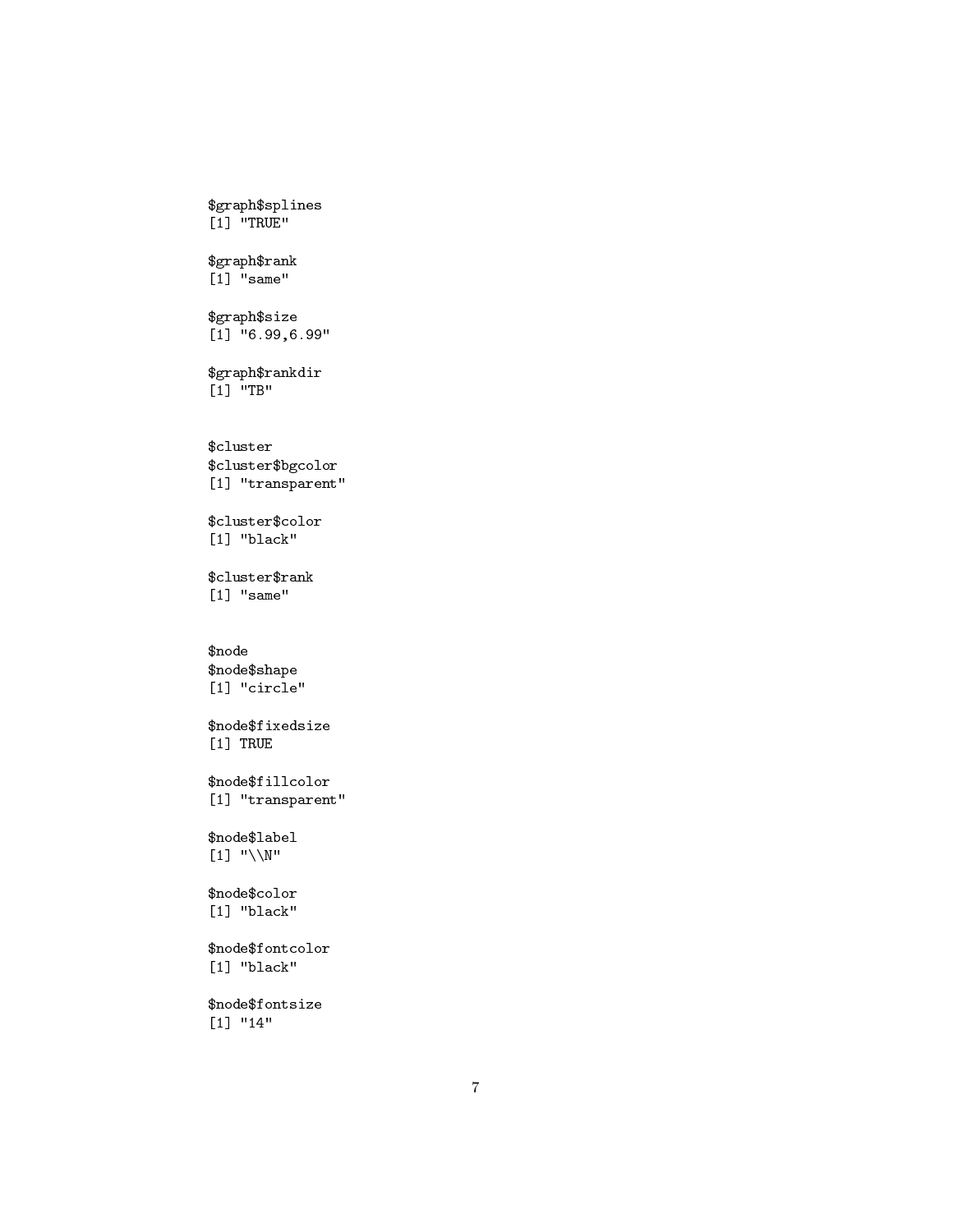```
$node$height
[1] "0.5"
```
\$node\$width [1] "0.75"

### \$edge

\$edge\$color [1] "black"

\$edge\$dir

[1] "none"

\$edge\$weight [1] "1.0"

\$edge\$label [1] ""

\$edge\$fontcolor [1] "black"

\$edge\$arrowhead [1] "none"

\$edge\$arrowtail [1] "none"

\$edge\$fontsize [1] "14"

\$edge\$labelfontsize [1] "11"

\$edge\$arrowsize [1] "1"

\$edge\$headport [1] "center"

\$edge\$layer [1] ""

\$edge\$style [1] "solid"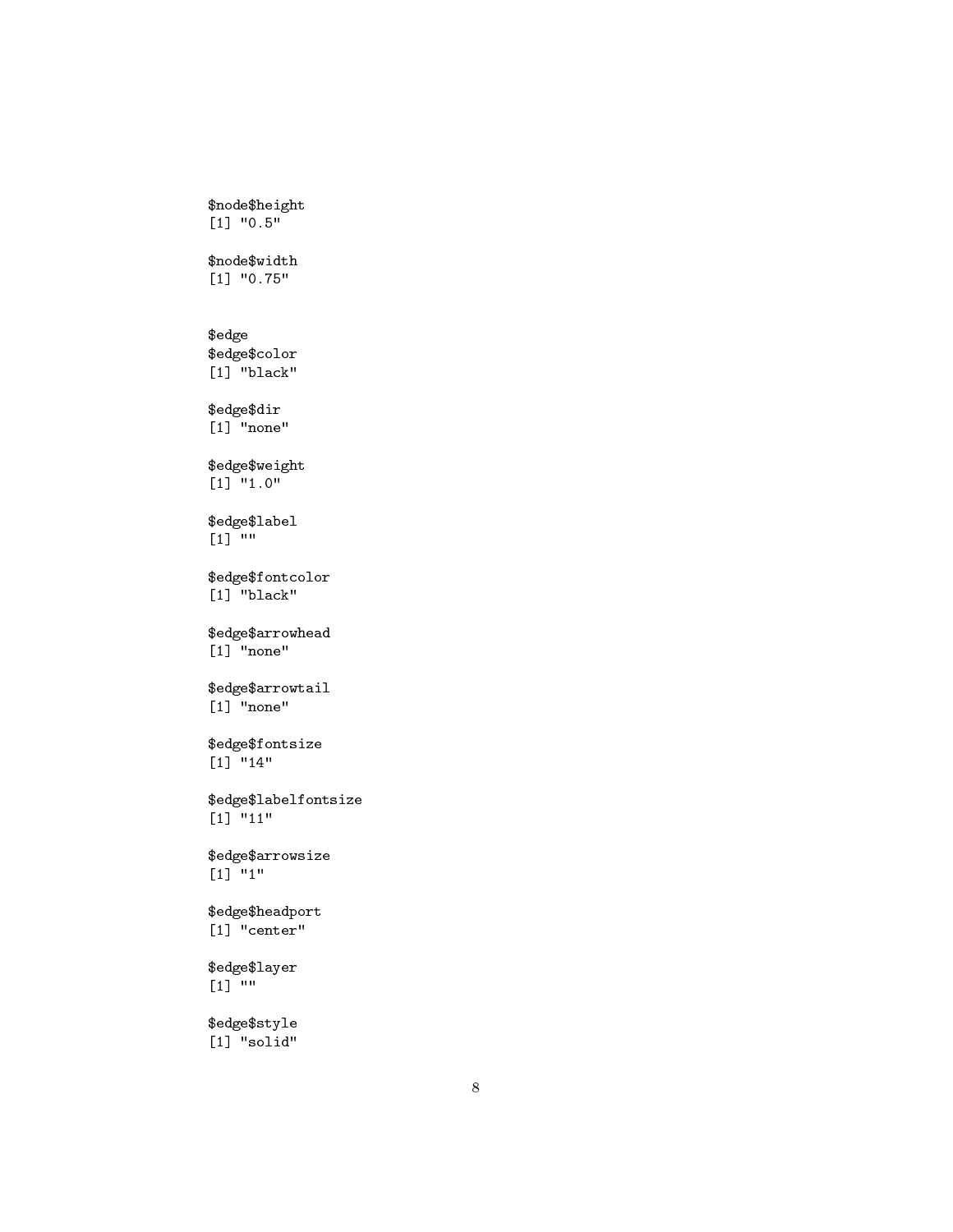\$edge\$minlen [1] "1"

To manually set some attributes, but not others, pass in a list with the specific attributes that you desire. In the following example (see Figure [5,](#page-8-1) we set two attributes (*label* and *fillcolor* for nodes, one for edges (*color*) and one for the graph itself (rankdir). We could also have called getDefaultAttrs with the same list that we are passing as the attrs argument, but there is no need here.

```
> plot(g1, attrs=list(node=list(label="foo", fillcolor="lightgreen"),
+ edge=list(color="cyan"),
+ graph=list(rankdir="LR")))
```


<span id="page-8-1"></span>Figure 5:  $g1$  laid out with user-defined attrs.

### <span id="page-8-0"></span>4.2 Per node attributes

Users can also set attributes per-node and per-edge. In this case, if an attribute is defined for a particular node then that node uses the specified attribute and the rest of the nodes use the global default. Note that any attribute that is set on a per-node or per-edge basis must have a default set globally, due to the way that Graphviz sets attributes. Both the per-node and per-edge attributes are set in the same basic manner - the attributes are set using a list where the names of the elements are the attributes, and each element contains a named vector. The names of this vector correspond to either node names or edge names, and the values of the vector are the values to set the attribute to for that node or edge. The following sections will demonstrate how to set per-node and per-edge attributes for commonly desired tasks. For these we will use two lists  $nAttrs$ and eAttrs.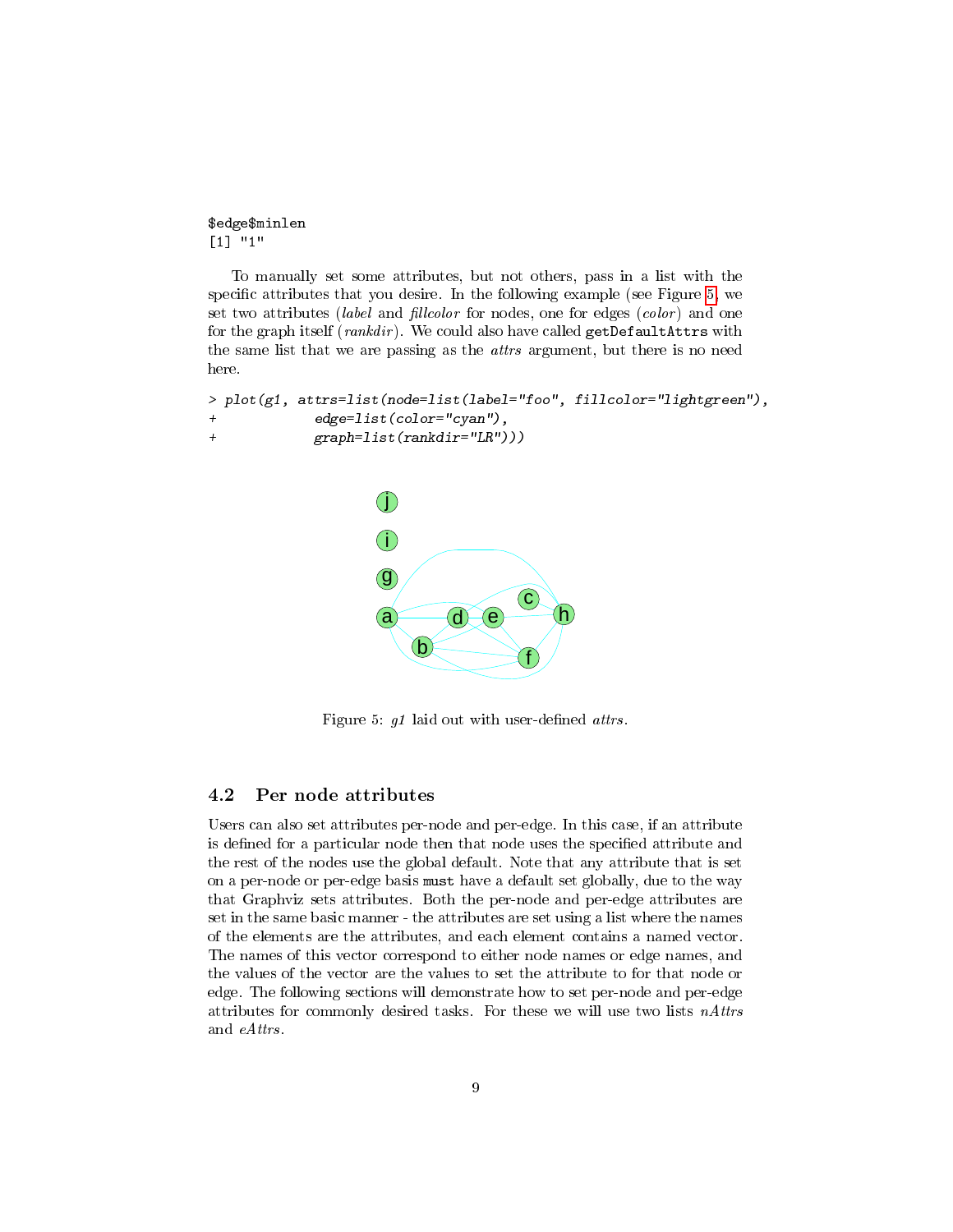```
> nAttrs \leq list()
> eAttrs <- list()
```
#### <span id="page-9-0"></span>4.3 Node labels

By default, nodes use the node name as their label and edges do not have a label. However, both can have custom labels supplied via attributes.

```
> z <- strsplit(packageDescription("Rgraphviz")$Description, " ")[[1]]
> z < -z[1:numNodes(g1)]> names(z) = nodes(g1)
> nAttrs$label <- z
> eAttrs$label <- c("a~h"="Label 1", "c~h"="Label 2")
> attrs <- list(node=list(shape="ellipse", fixedsize=FALSE))
> plot(g1, nodeAttrs=nAttrs, edgeAttrs=eAttrs, attrs=attrs)
```


<span id="page-9-2"></span>Figure 6:  $g1$  laid out with user-defined node and edge labels.

The result is shown in Figure [6.](#page-9-2)

### <span id="page-9-1"></span>4.4 Using edge weights for labels

A common desire for edge weights is to use the edge weights for the edge labels. This can be done with just a couple of extra steps. First we will get the edge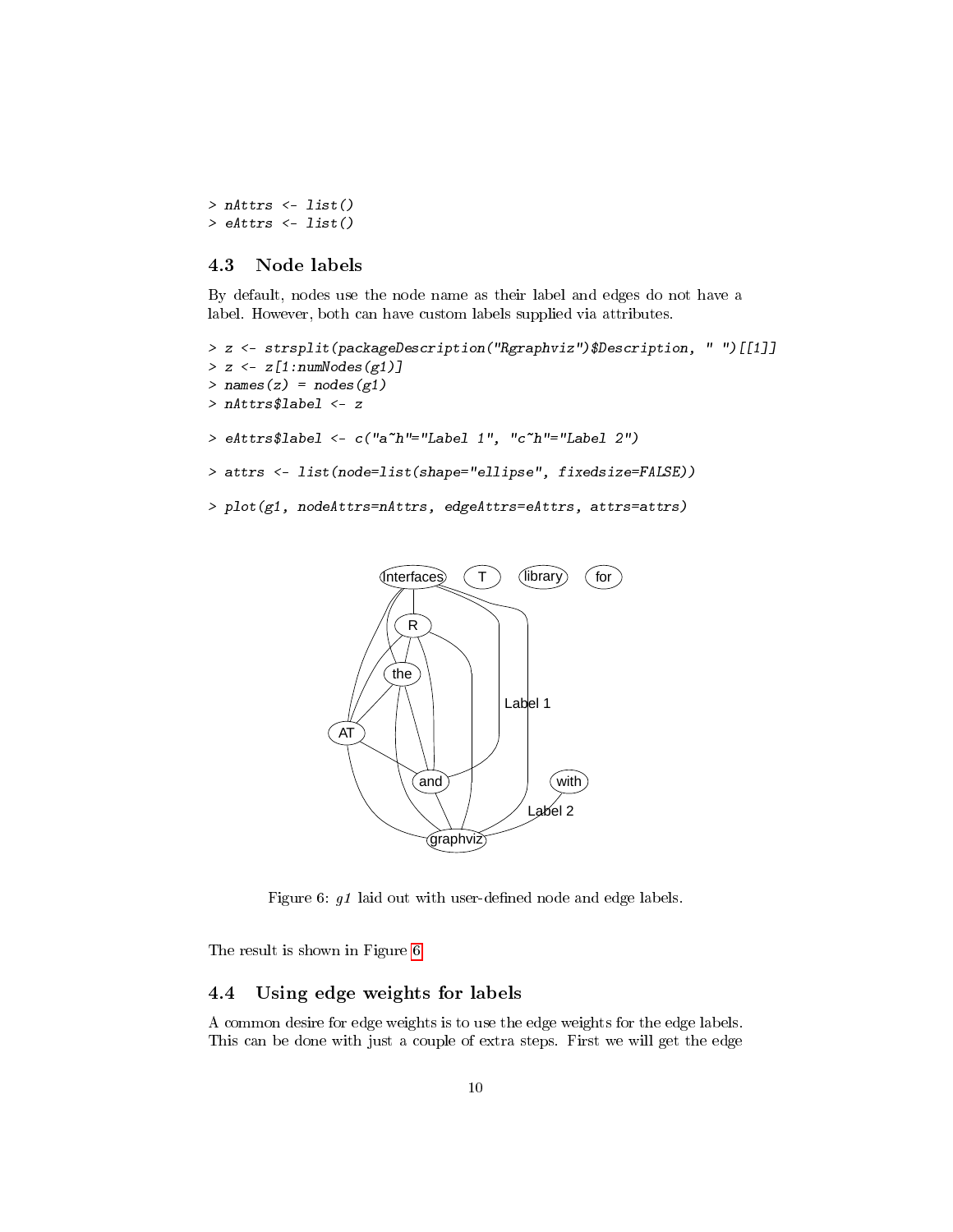weights, and unlist them, to provide them in vector format. Then, first we will determine which of those to remove (this step is only necessary if recipEdges is set to  $TRUE$ , which is default behavior for both undirected and directed graphs) and remove those positions from our vector. Finally, we will get the set of edge names which will be used for plotting and bundle that into the appropriate structure for plotting.

Please note to take care with edge names. If recipEdges is set to combined, then only one of any pair of reciprocal edges will actually be used. Users should utilize the edgeNames method to be sure that they are setting attributes for the right edge names.

```
> ew <- as.character(unlist(edgeWeights(g1)))
> ew <- ew[setdiff(seq(along=ew), removedEdges(g1))]
> names(ew) <- edgeNames(g1)
> eAttrs$label <- ew
> attrs$edge$fontsize <- 27
> plot(g1, nodeAttrs=nAttrs, edgeAttrs=eAttrs, attrs=attrs)
```


<span id="page-10-1"></span>Figure 7: g1 laid out with edge weights as edge labels.

The result is shown in Figure [7.](#page-10-1)

### <span id="page-10-0"></span>4.5 Adding color

There are many areas where color can be specified to the plotted graph. Edges can be drawn in a non-default color, as can nodes. Nodes can also have a specific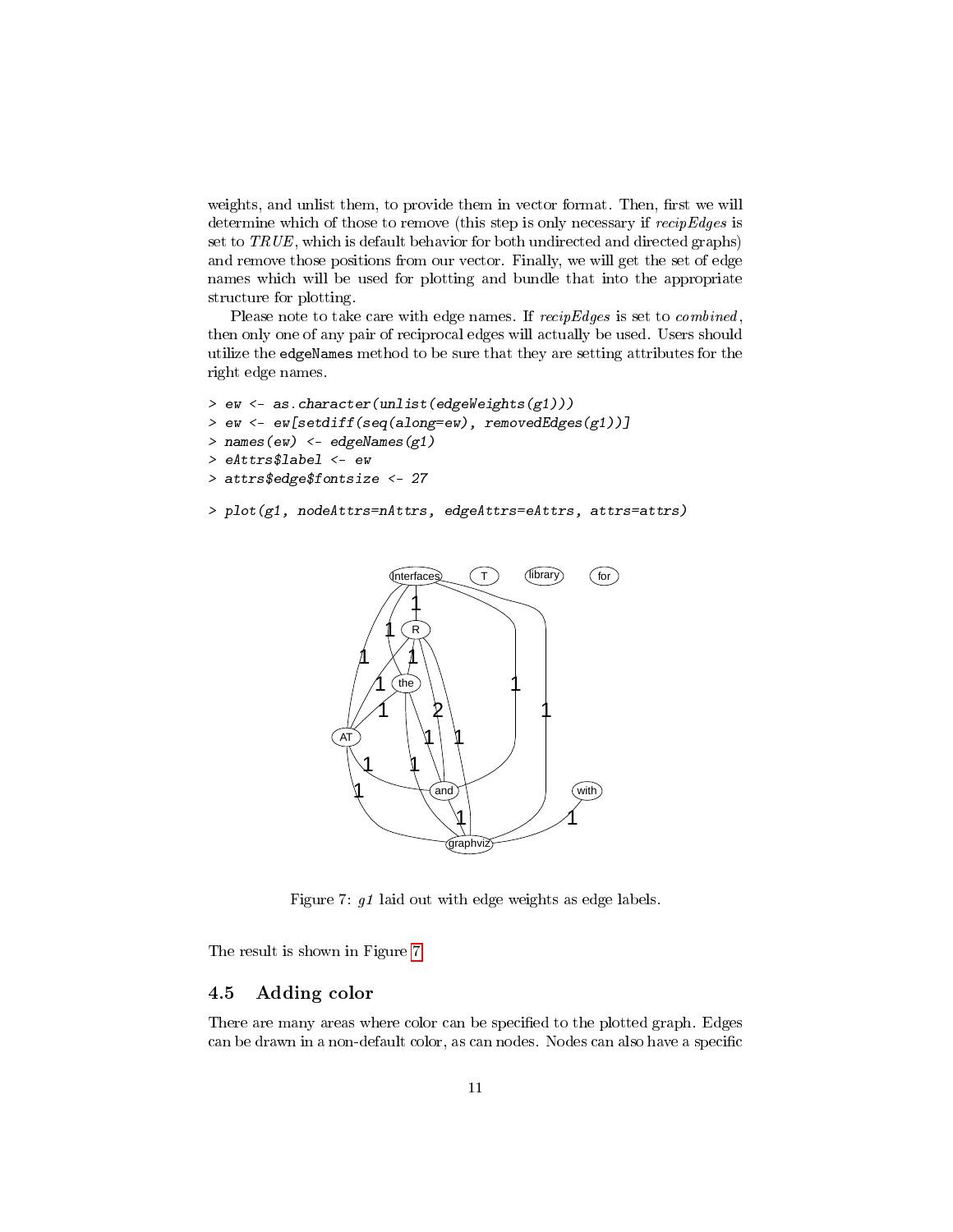fillcolor defined, detailing what color the interior of the node should be. The color used for the labels can also be specified with the *fontcolor* attribute.

```
> ## Specify node drawing color
> nAttrs$color <- c(a="red", b="red", g="green", d="blue")
> ## Specify edge drawing color
> eAttrs$color <- c("a~d"="blue", "c~h"="purple")
> ## Specify node fill color
> nAttrs$fillcolor <- c(j="yellow")
> ## label color
> nAttrs$fontcolor <- c(e="green", f="red")
> eAttrs$fontcolor <- c("a~h"="green", "a~b"="red")
> nAttrs
$label
         a b c de f
"Interfaces" "R" "with" "the" "AT" "and"
         g h i j
       "T" "graphviz" "library" "for\n"
$color
     a b g d
 "red" "red" "green" "blue"
$fillcolor
     j
"yellow"
$fontcolor
     e f
"green" "red"
> eAttrs
$label
a~b a~d a~e a~f a~h b~f b~d b~e b~h c~h d~e d~f d~h e~f e~h f~h
"1" "1" "1" "1" "1" "2" "1" "1" "1" "1" "1" "1" "1" "1" "1" "1"
$color
    a~d c~h
 "blue" "purple"
$fontcolor
   a~h a~b
"green" "red"
> plot(g1, nodeAttrs=nAttrs, attrs=attrs)
The result is shown in Figure 8.
```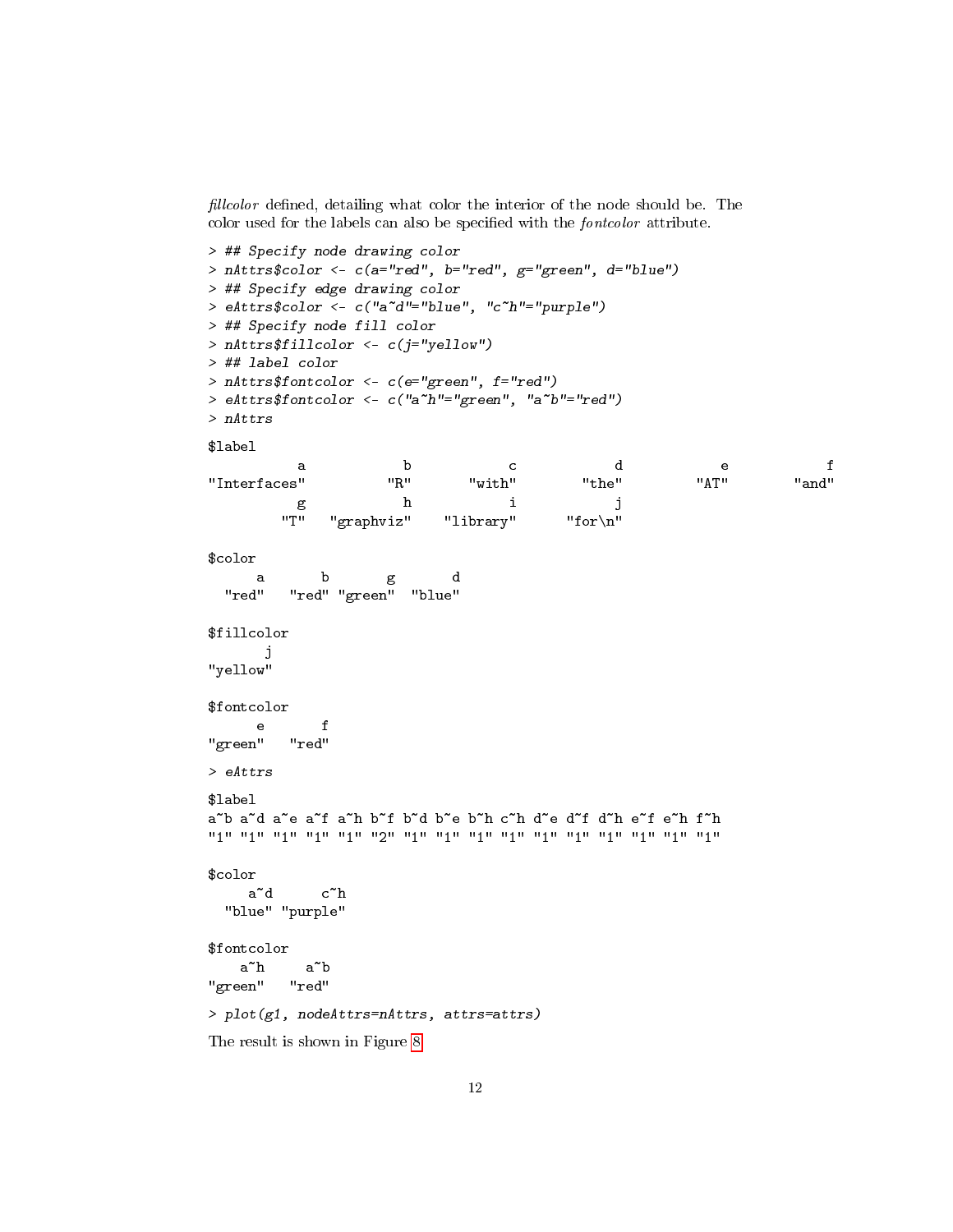

<span id="page-12-2"></span>Figure 8: g1 laid out with colors.

### <span id="page-12-0"></span>4.6 Node shapes

The *Rgraphviz* package allows you to specify different shapes for your nodes. Currently, the supported shapes are circle (the default), ellipse, plaintext and box. plaintext is simply a box that is not displayed for purposes of layout. As with previous attributes, the shape can be set globally or for specific nodes. Figure [9](#page-13-0) shows the graph of the previous example, with the default shape as ellipse and with two nodes specified as being  $box$ , one as a *circle* and one as a plaintext node:

```
> attrs$node$shape <- "ellipse"
> nAttrs$shape <- c(g="box", f="circle", j="box", a="plantext")> plot(g1, attrs=attrs, nodeAttrs=nAttrs)
```
# <span id="page-12-1"></span>5 Layout, rendering and the function agopen

The calls to the plot that we have made above amount to two different processing steps, layout and rendering. In the layout step, Graphviz lays out the nodes and edges on a (virtual) 2D plotting surface. In the rendering step, a plot consisting of lines, shapes, and letters with particular line styles, colors, fonts, font size etc. is created.

By dissecting these steps and manually interfering, we can achieve finer control over the appearance of the rendered graph.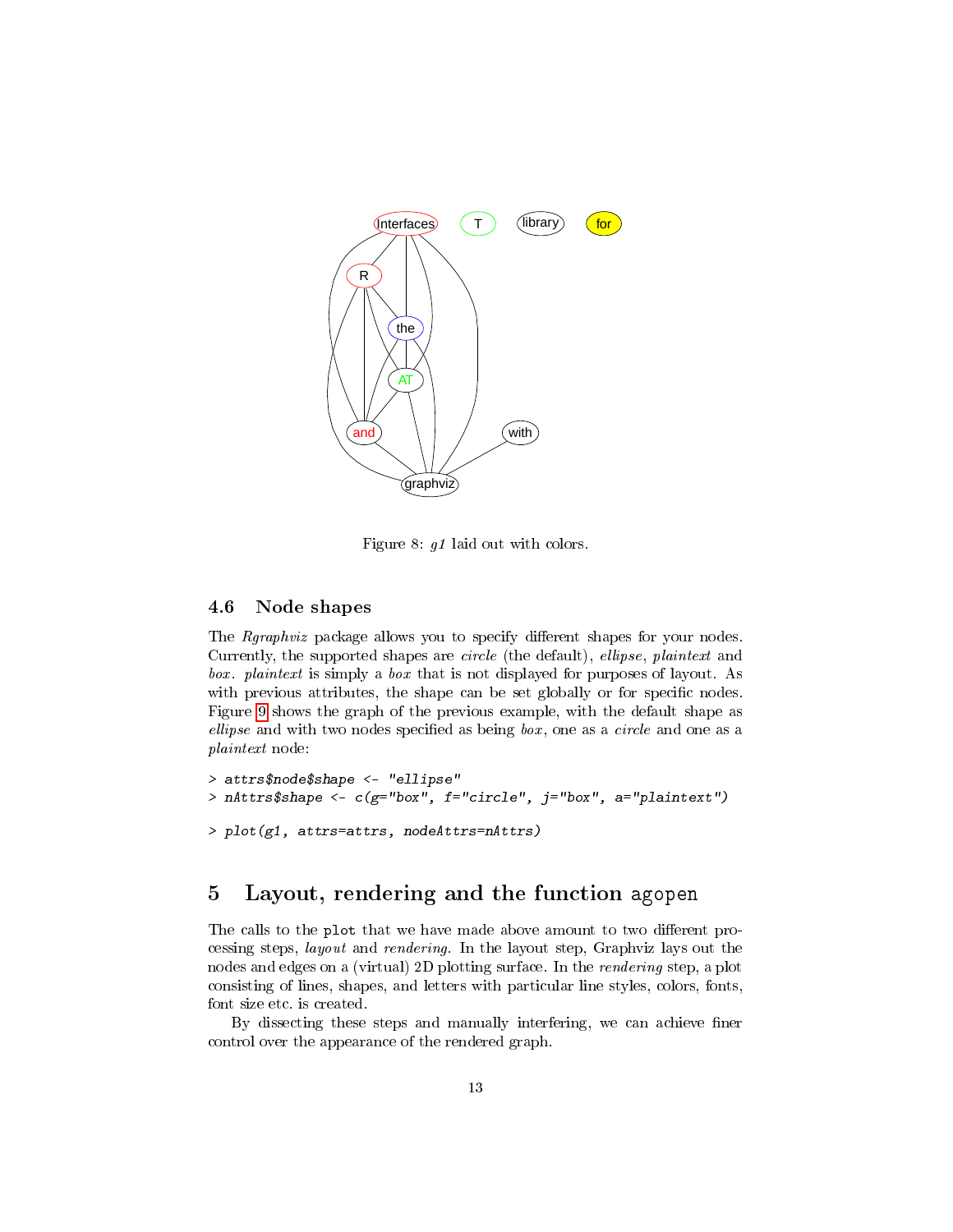

<span id="page-13-0"></span>Figure 9:  $\mathfrak{g}1$  laid out with user defined node shapes.

The functions buildNodeList and buildEdgeList generate a list of  $pNode$ and  $pEdge$  objects respectively. These are used to provide the information for the Graphviz layout, and by default they are generated automatically during the call to the plot function. By generating these manually before the layout, one can edit these objects and perform the layout with these edited lists. For example:

```
> nodes <- buildNodeList(g1)
> edges <- buildEdgeList(g1)
```
You can now see the contents of the first  $pNode$  and first  $pEdge$  objects in their respective lists.

```
> nodes[[1]]
An object of class "pNode"
Slot "name":
[1] "a"
Slot "attrs":
$label
[1] "a"
Slot "subG":
[1] 0
```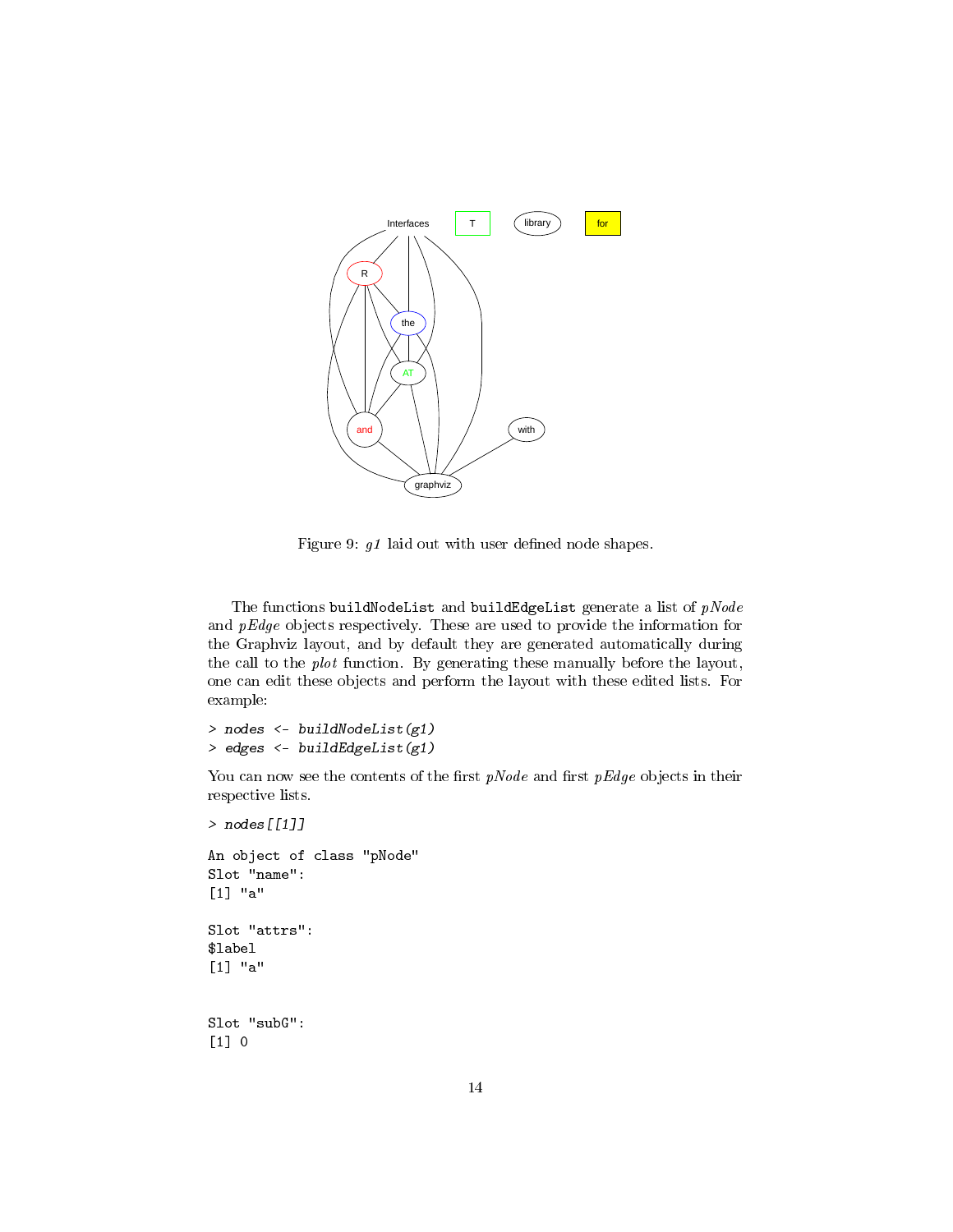```
> edges[[1]]
An object of class "pEdge"
Slot "from":
[1] "a"
Slot "to":
[1] "b"
Slot "attrs":
$arrowhead
[1] "none"
$weight
[1] "1"
$dir
[1] "none"
Slot "subG":
[1] 0
The functions buildNodeList and buildEdgeList can also use the attribute
lists constructed above.
> nodes \leq buildNodeList(g1, nodeAttrs=nAttrs, defAttrs=defAttrs$node)
> edges <- buildEdgeList(g1, edgeAttrs=eAttrs, defAttrs=defAttrs$edge)
> nodes[[1]]
An object of class "pNode"
Slot "name":
[1] "a"
Slot "attrs":
$label
[1] "Interfaces"
$color
[1] "red"
$fillcolor
[1] "transparent"
$fontcolor
[1] "black"
```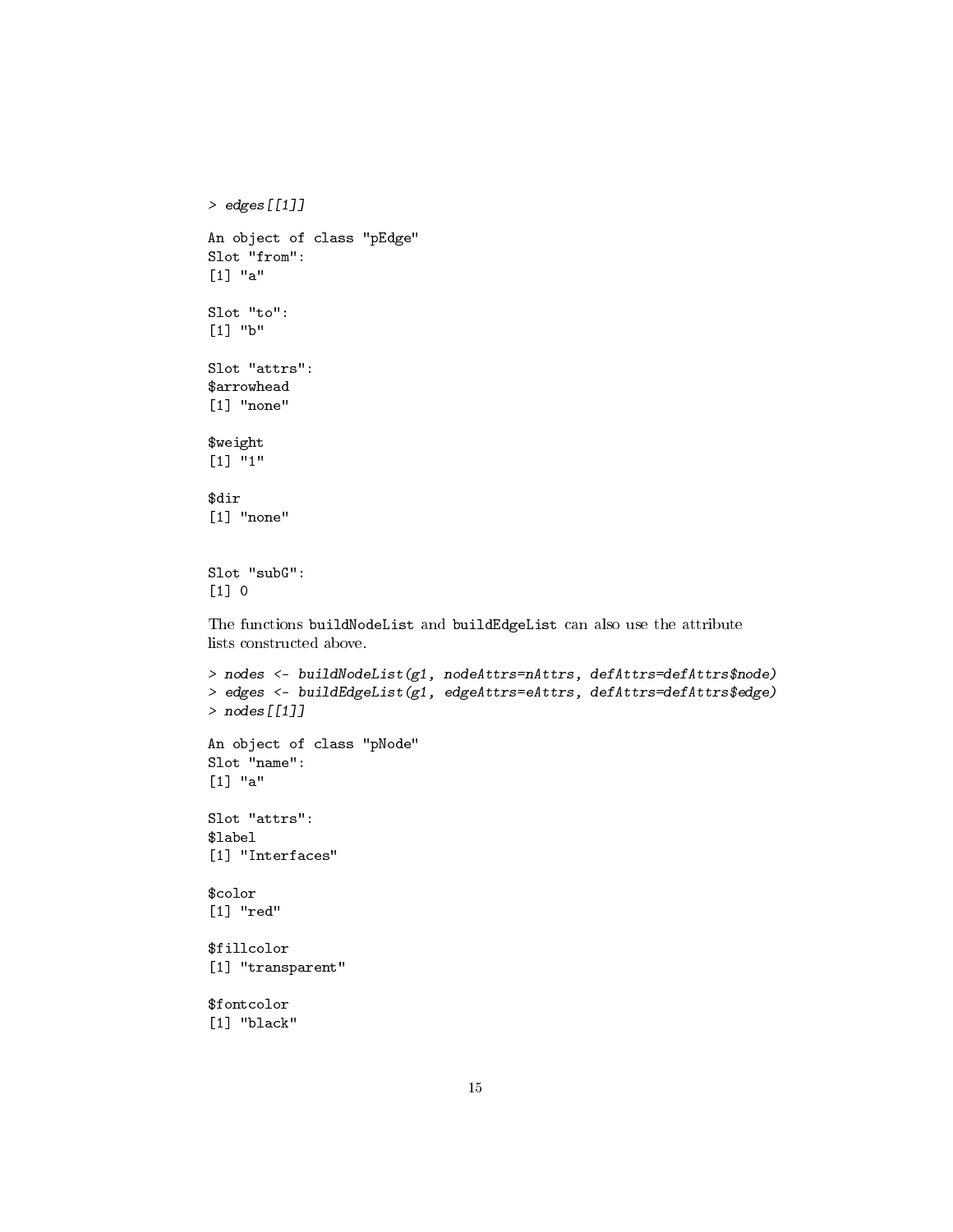```
$shape
[1] "plaintext"
Slot "subG":
[1] 0
> edges[[1]]
An object of class "pEdge"
Slot "from":
[1] "a"
Slot "to":
[1] "b"
Slot "attrs":
$arrowhead
[1] "none"
$weight
[1] "1"
$dir
[1] "none"
$label
[1] "1"
$color
[1] "black"
$fontcolor
[1] "red"
Slot "subG":
[1] 0
```
Note the difference between the objects in the second example as compared with the first.

We can add arrowheads to the a e and a h edges

```
> for(j in c("a^-e", "a^h")+ edges[[j]]@attrs$arrowhead <- "open"
```
While visually indicating direction, these will have no bearing on the layout itself as Graphviz views these edges as undirected.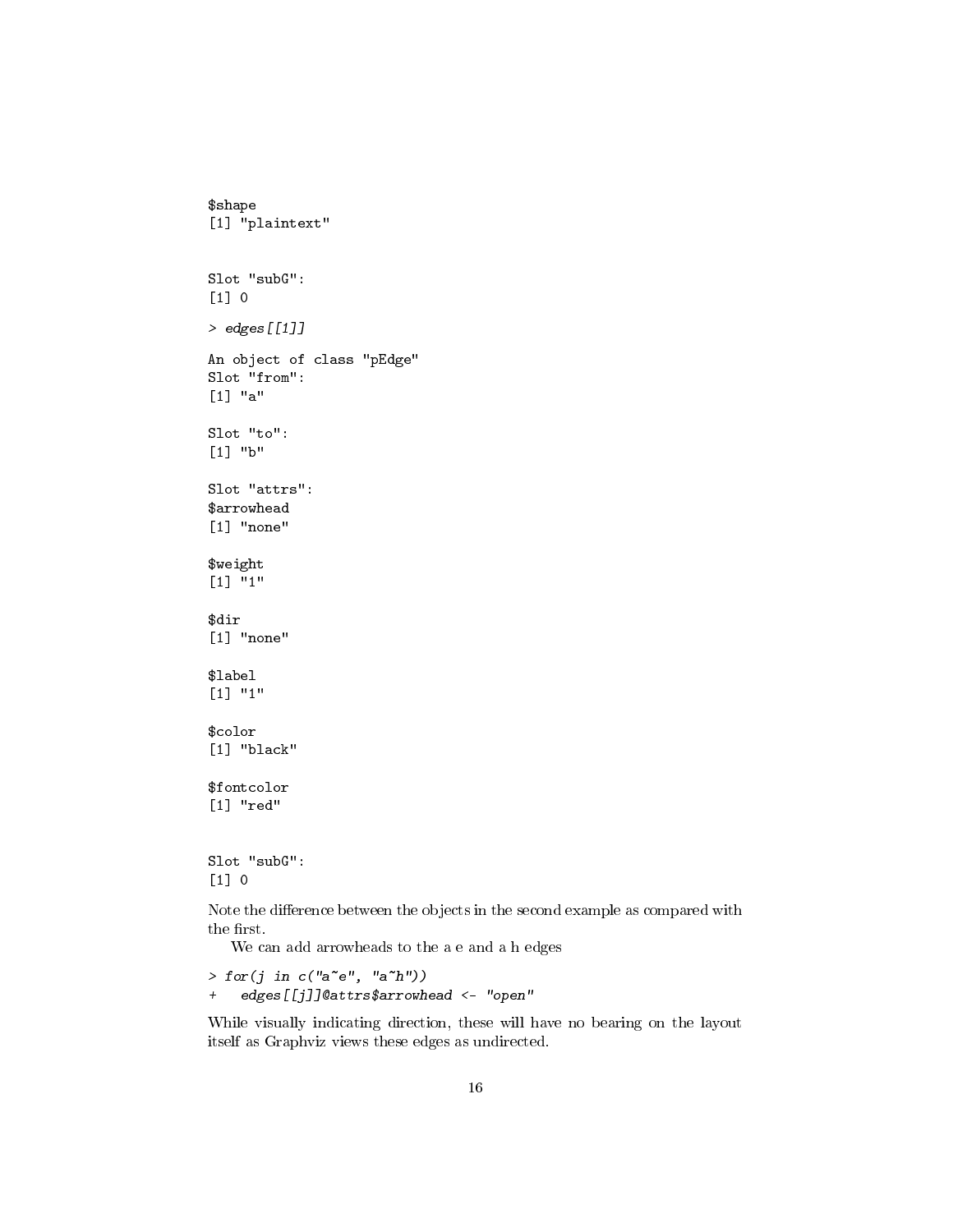Now we can plot this graph (see Figure [10\)](#page-16-0):

```
> vv <- agopen(name="foo", nodes=nodes, edges=edges, attrs=attrs,
    edgeMode="undirected")
> plot(vv)
```


<span id="page-16-0"></span>Figure 10: g1 laid out via nodes and edge lists.

Next we use a different graph, one of the graphs in the  $graphExamples$  dataset in the graph package and provide another demonstration of working with attributes to customize your plot.

```
> data(graphExamples)
> z <- graphExamples[[8]]
> nNodes <- length(nodes(z))
> nA \leq list()> nA$fixedSize<-rep(FALSE, nNodes)
> nA$height <- nA$width <- rep("1", nNodes)
> nA$label <- rep("z", nNodes)
> nA$color <- rep("green", nNodes)
> nA$fillcolor <- rep("orange", nNodes)
> nA$shape <- rep("circle", nNodes)
> nA$fontcolor <- rep("blue", nNodes)
> nA$fontsize <- rep(10, nNodes)
> nA <- lapply(nA, function(x) { names(x) <- nodes(z); x})
> plot(z, nodeAttrs=nA)
```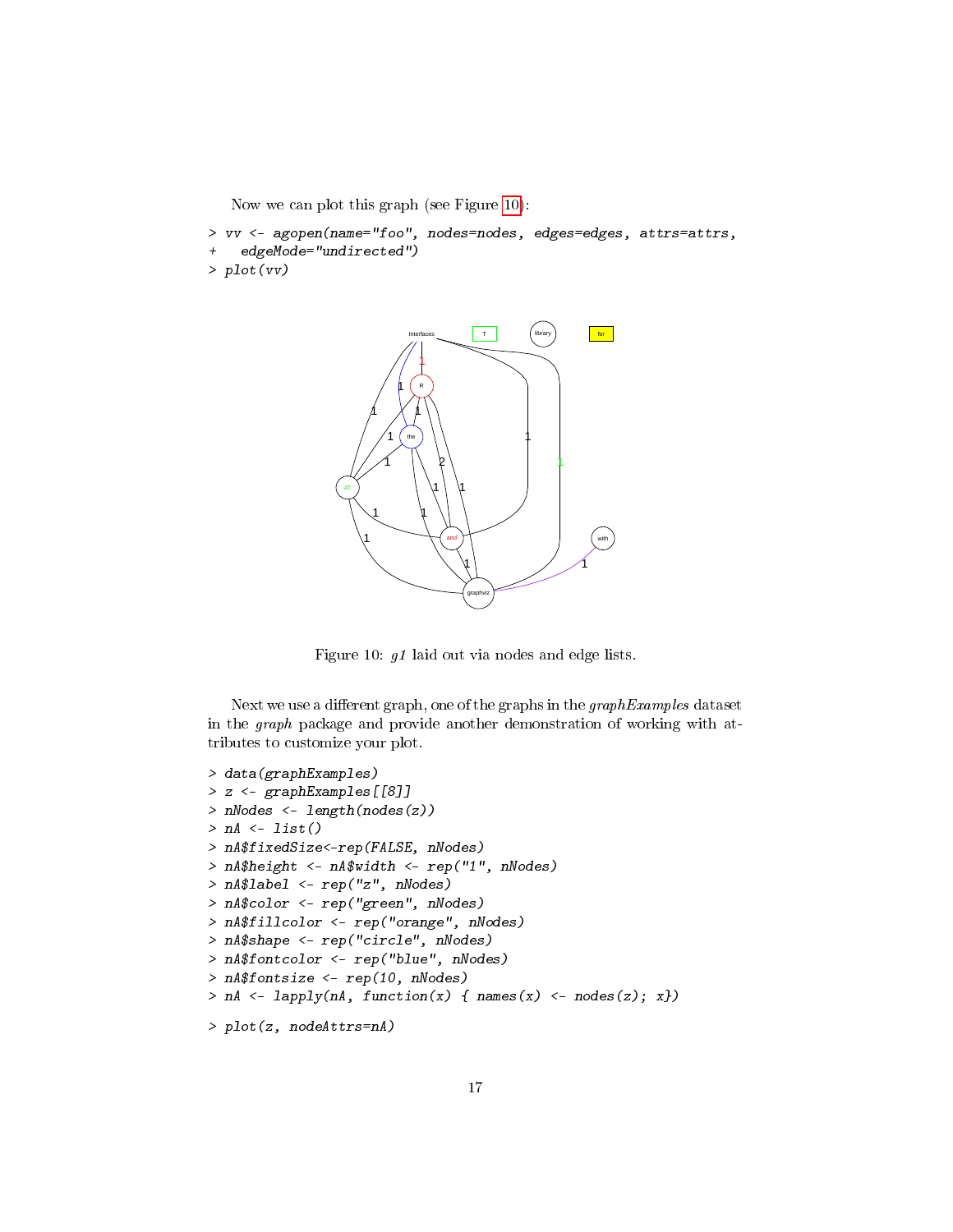

Figure 11: Customized layout of graph z.

# <span id="page-17-0"></span>6 Customized node plots

The Rgraphviz package provides for customized drawing of nodes. Customized nodes must have one of the standard node shapes, but are able to provide for richer information inside.

To do this, lay out the graph using the shape desired, then, when plotting the laid out graph, use the  $drawNode$  argument to plot to define how the nodes are drawn. This argument can be either of length one (in which case all nodes are drawn with that same function) or a list of length equal to the number of nodes in the graph (in which case the first element of the list is used to draw the first node, etc). To work correctly, the function will take four arguments:

- node is an object of class AgNode describing the node's location and other information
- $ur$  is of class  $XYPoint$  and describes the upper right hand point of the bounding box (the lower left is 0,0)
- attrs is a node attribute list as discussed in Section [4.](#page-5-0) It can be used for post-layout attribute changes to override values that were used for the layout.
- radConv is used by Rgraphviz to convert Graphviz units to R plotting units. This argument will probably not need to be used a custom drawing function, but does need to exist.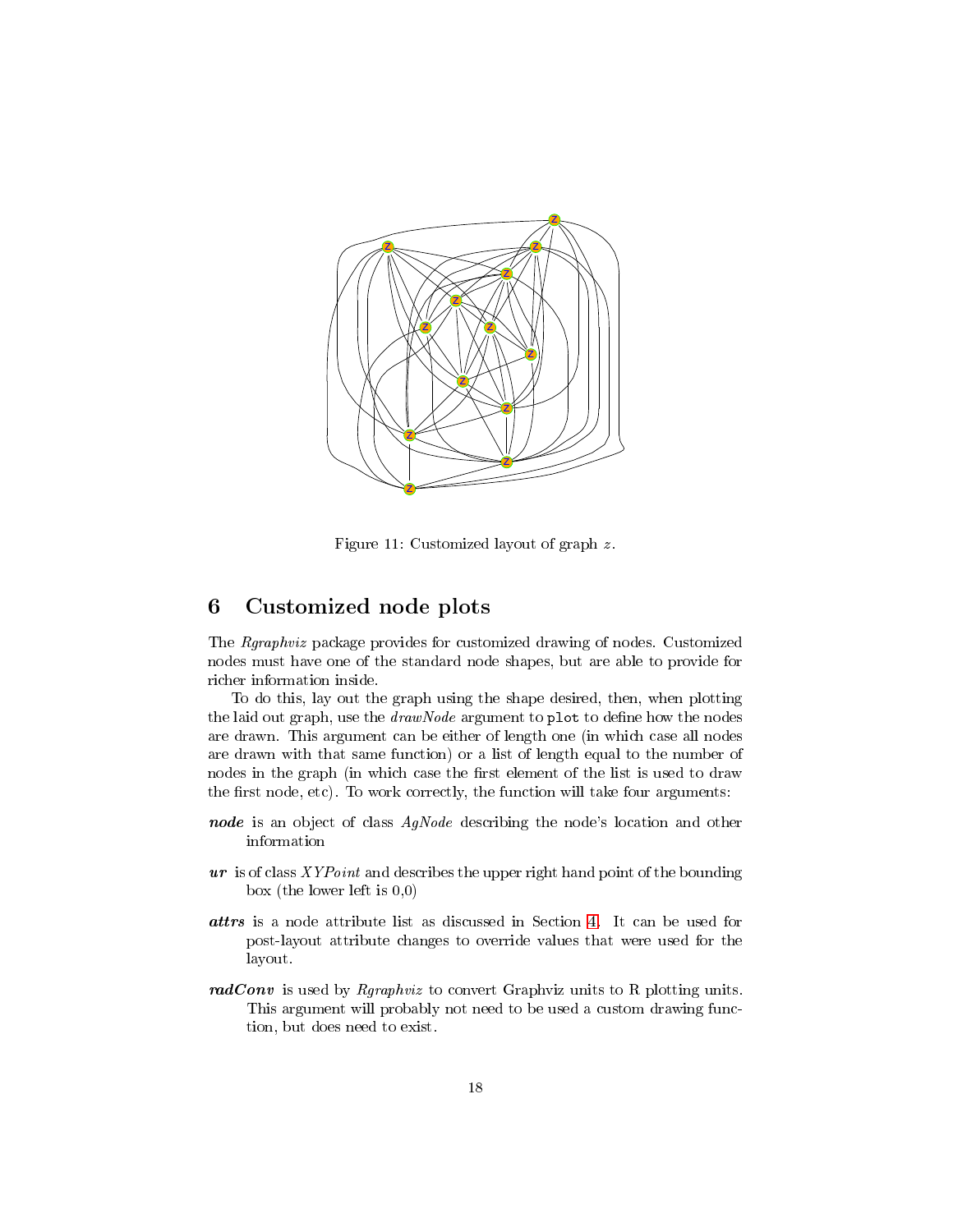A custom drawing function is free to ignore these arguments, but the argument must exist in the function signature.

The default function for node drawing on all nodes is drawAgNode, and users who want to supply their own node drawing function are encouraged to inspect this function as a template.

If one wants to use a custom function for some nodes but the standard function for others, the list passed in to  $drawNode$  can have the custom functions in the elements corresponding to those nodes desired to have special display and drawAgNode in the elements corresponding to the nodes where standard display is desired.

One function included with the Rgraphviz package that can be used for such alternate node drawing is pieGlyph. This allows users to put arbitrary pie charts in as circular nodes.

```
> set. seed (123)
> counts = matrix(rexp(numNodes(g1)*4), ncol=4)
> g1layout <- agopen(g1, name="foo")
> makeNodeDrawFunction <- function(x) {
   force(x)function(node, ur, attrs, radConv) {
     nc <- getNodeCenter(node)
+ pieGlyph(x,
              xpos=getX(nc),
+ ypos=getY(nc),
              + radius=getNodeRW(node),
+ col=rainbow(4))
+ text(getX(nc), getY(nc), paste(signif(sum(x), 2)),
+ cex=0.5, col="white", font=2)
+ }
+ }
> drawFuns <- apply(counts, 1, makeNodeDrawFunction)
> plot(g1layout, drawNode=drawFuns, main="Example Pie Chart Plot")
```
The result is shown in Figure [12.](#page-19-2)

# <span id="page-18-0"></span>7 Special types of graphs

Up to this point, we have only been working with objects of class graphNEL, but the other subclasses of the virtual class graph (such as  $distGraph$  and clus $terGraph$ ) will work as well, provided that they support the nodes and edgeL methods.

In this section, we demonstrate a few examples. Users should not notice a difference in the interface, but this will provide some visual examples as to how these types of graphs will appear.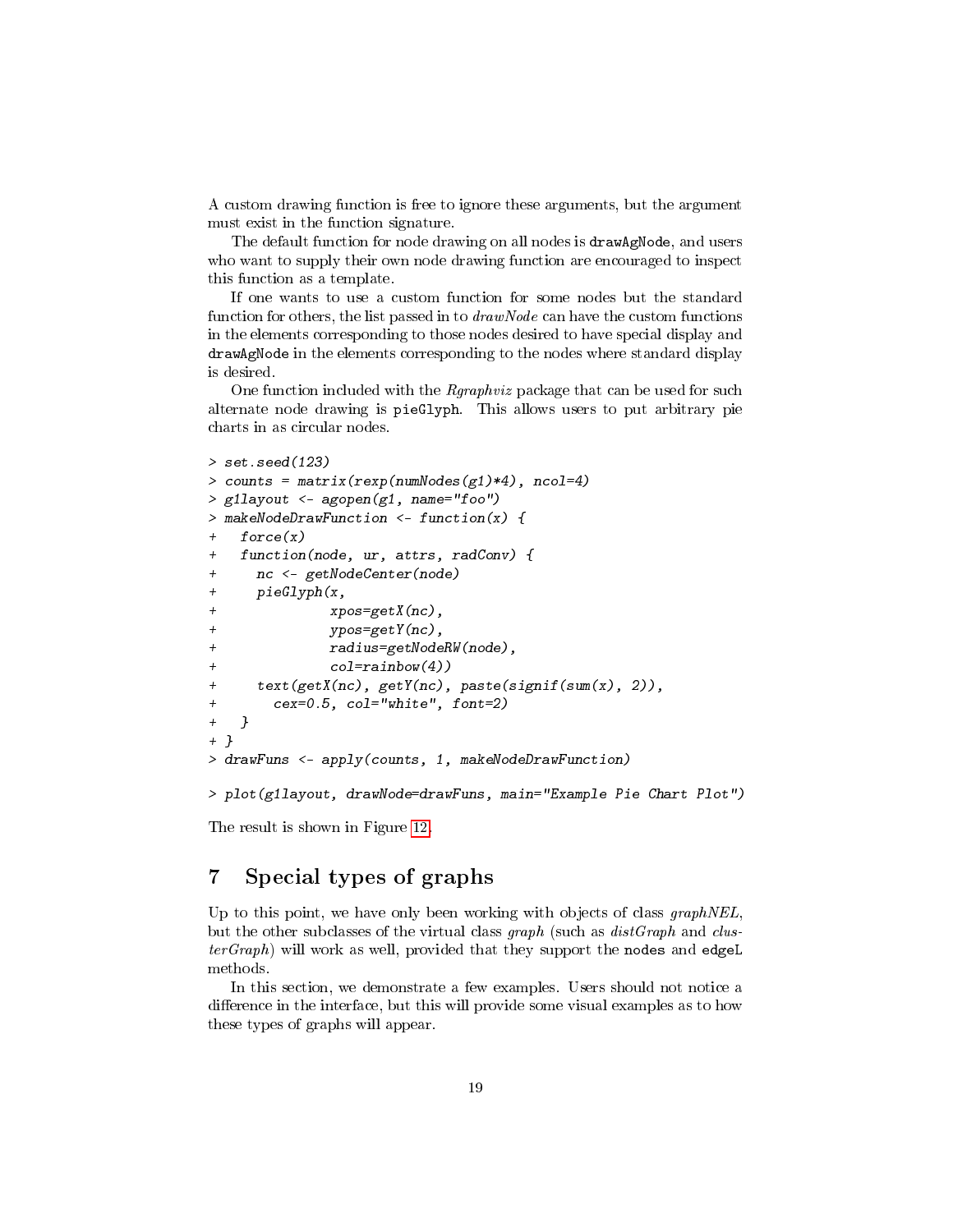

<span id="page-19-2"></span>Figure 12: g1 with pie charts as nodes.

### <span id="page-19-0"></span>7.1 Cluster graphs

For our first set of examples, we create an object of class  $clusterGraph$  and then plot it using all three layout methods:

```
> cG <- new("clusterGraph", clusters=list(a=c(1:10), b=c(11:13),
+ c=c(14:20), d=c(21, 22))A graph with undirected edges
```
Number of Nodes = 22 Number of Edges = 70

In Figure [13](#page-20-1) we show  $cG$  laid out using three different algorithms.

### <span id="page-19-1"></span>7.2 Bipartite graphs

We provide a simple example of laying out a bipartite graph. There are two types of nodes, and edges go only from one type to the other. We first construct the bipartite graph.

```
> set.seed(123)
> nodes1 <- paste(0:7)
> nodes2 <- letters[1:10]
> ft <- cbind(sample(nodes1, 24, replace=TRUE),
+ sample(nodes2, 24, replace=TRUE))
> ft <- ft[!duplicated(apply(ft, 1, paste, collapse="")),]
```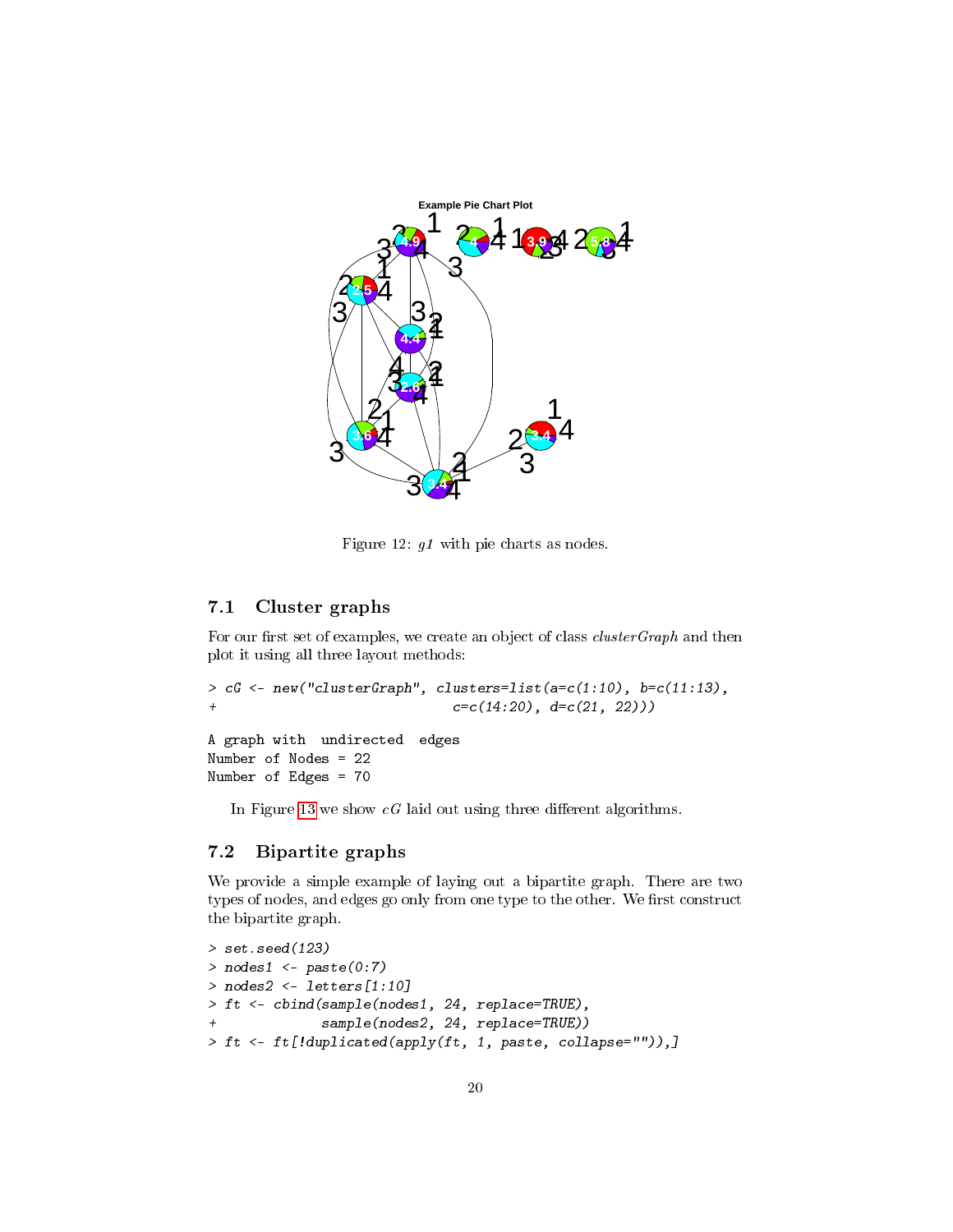

<span id="page-20-1"></span>Figure 13: A cluster graph laid out using the three layout algorithms.

```
> g <- ftM2graphNEL(ft, edgemode='directed')
> gA graphNEL graph with directed edges
Number of Nodes = 18
Number of Edges = 20
```
Next we set up the node attributes and create subgraphs so that we can better control the layout. We want to have color for the nodes, and we want to lay the graph out from left to right, rather than vertically.

```
> twocolors <- c("#D9EF8B", "#E0F3F8")
> nodeType <- 1 + (nodes(g) %in% nodes1)> nA = makeNodeAttrs(g, fillcolor=twocolors[nodeType])
> sg1 = subGraph(nodes1, g)
> sgL = list(list(graph=sg1, cluster = FALSE, attrs = c(rank="sink")))
> att = list(graph = list(rankdir = "LR", rank = ""))
```
Finally, in Figure [14](#page-21-1) we plot the bipartite graph.

```
> plot(g, attrs = att, nodeAttrs = nA, subGList = sgL)
```
# <span id="page-20-0"></span>8 NEW Another workflow to plot a graph

Another workflow in doing layout, rendering is as following:  $(1)$  convert a graph in graph class to Ragraph class, (2) set its default attributes for graph, cluster(s), nodes and edges, (3) set attributes for individual cluster, node(s) and/or edge(s), (4) layout it with desired algorithm, (5) render it to desired media.

Repeat steps  $(3)$ ,  $(4)$  and/or  $(5)$  as needed.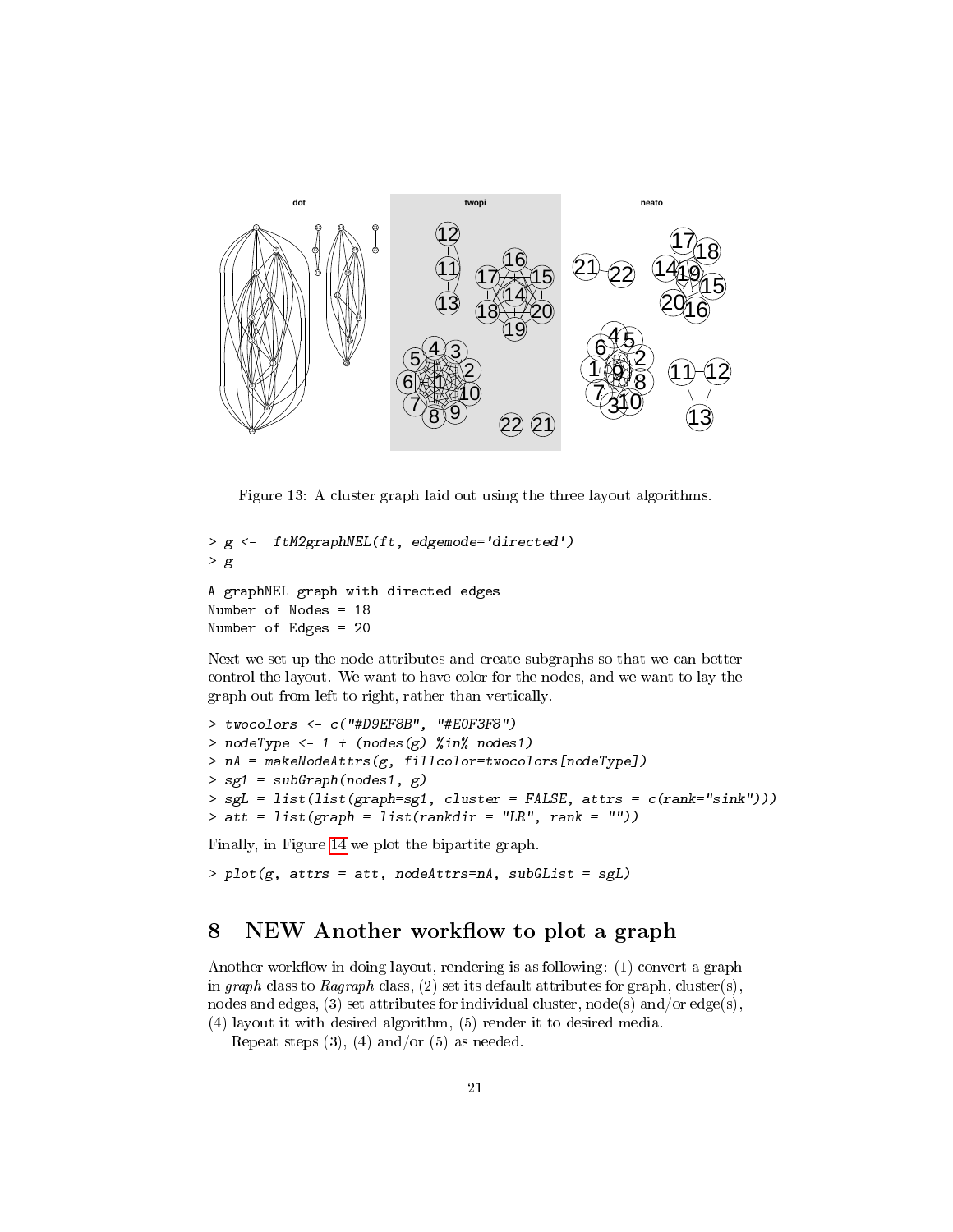

<span id="page-21-1"></span>Figure 14: A bipartite graph.

### <span id="page-21-0"></span>8.1 Convert a graph to  $Ragraph$  class

We prepare a graph with two subgraphs: graphExample-01.gxl.gz and graphExample-11.gxl.gz from package graph. We specify the 1st one is NOT a cluster, while the 2nd one is.

Just as in graphviz, Rgraphviz treats a cluster as a special subgraph, its nodes are layed out and drawn together and within a bounding rectangel.

```
> library(graph)
> library(XML)
> g1_gz <- gzfile(system.file("GXL/graphExample-01.gxl.gz",package="graph"))
> g11_gz <- gzfile(system.file("GXL/graphExample-11.gxl.gz",package="graph"))
> g1 \leftarrow from GXL(g1_gz)> g11 \leftarrow from GXL(g11_gz)> g1_11 < -join(g1, g11)> sgl <- vector(mode="list", length=2)
> sgl[[1]] <- list(graph=g1, cluster=FALSE)
> sgl[[2]] <- list(graph=g11, cluster=TRUE)
> ng <- agopenSimple(g1_11, "tmpsg", subGList=sgl)
> close(g1_gz)
> close(g11_gz)
```
Note: this instance of Ragraph class from agopenSimple contains less content than that you obtain from calling agopen: it maintains a pointer for access to graphviz; after setting various attributes and doing layout, other entries are filled in for drawing only.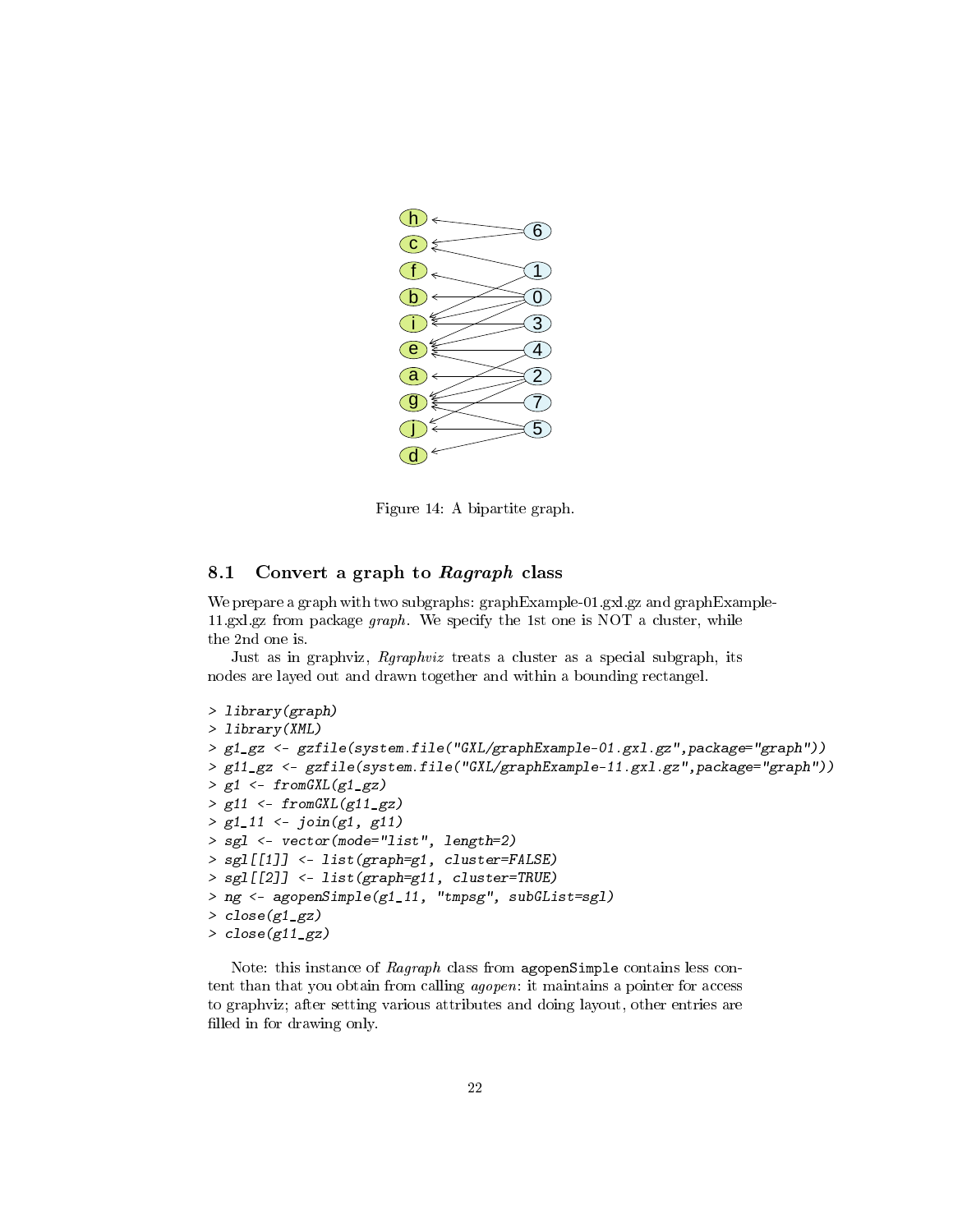The following workflow works well for an instance of Ragraph class obtained from agopen as well.

### <span id="page-22-0"></span>8.2 Get default attributes

There are default attributes associated with a graph, a cluster (a subgraph), nodes and edges. You can find out what they are as follows:

After you explicitly set one or more default attributes, you'll see the default attributes.

If you like the notation from package  $graph$  better, the following codes accomplish the same:

```
> graphDataDefaults(ng)
```
 $[,1] [,2]$ 

```
> nodeDataDefaults(ng)
```

```
attr name attr value
node attr 1 "label" "\\N"
```
> edgeDataDefaults(ng)

```
attr name attr value
edge attr 1 "key" ""
edge attr 2 "tailport" ""
edge attr 3 "headport" ""
```
### <span id="page-22-1"></span>8.3 Set default attributes

If you want to set default attributes yourself, you could call functions like following:

```
> graphDataDefaults(ng, c("size", "bgcolor")) <- c("1", "yellow")
> nodeDataDefaults(ng, c("fontcolor", "width")) <- c("blue", 0.5)
> edgeDataDefaults(ng, c("color", "style")) <- c("green", "dotted")
```
As shown in the examples, you can specify multiple attributes and their corresponding values in one call. R's circular rule applies.

Currently, only the 1st call to set default attributes has effects. Subsequent calls yield no effect.

#### <span id="page-22-2"></span>8.4 Get attributes

You could set attributes for individual elements:  $graph$ ,  $cluster(s)$ ,  $node(s)$  and edge(s). As R's circular rule applies, you could get multiple attributes to multiple elements in one call.

The package *graph* like notations are: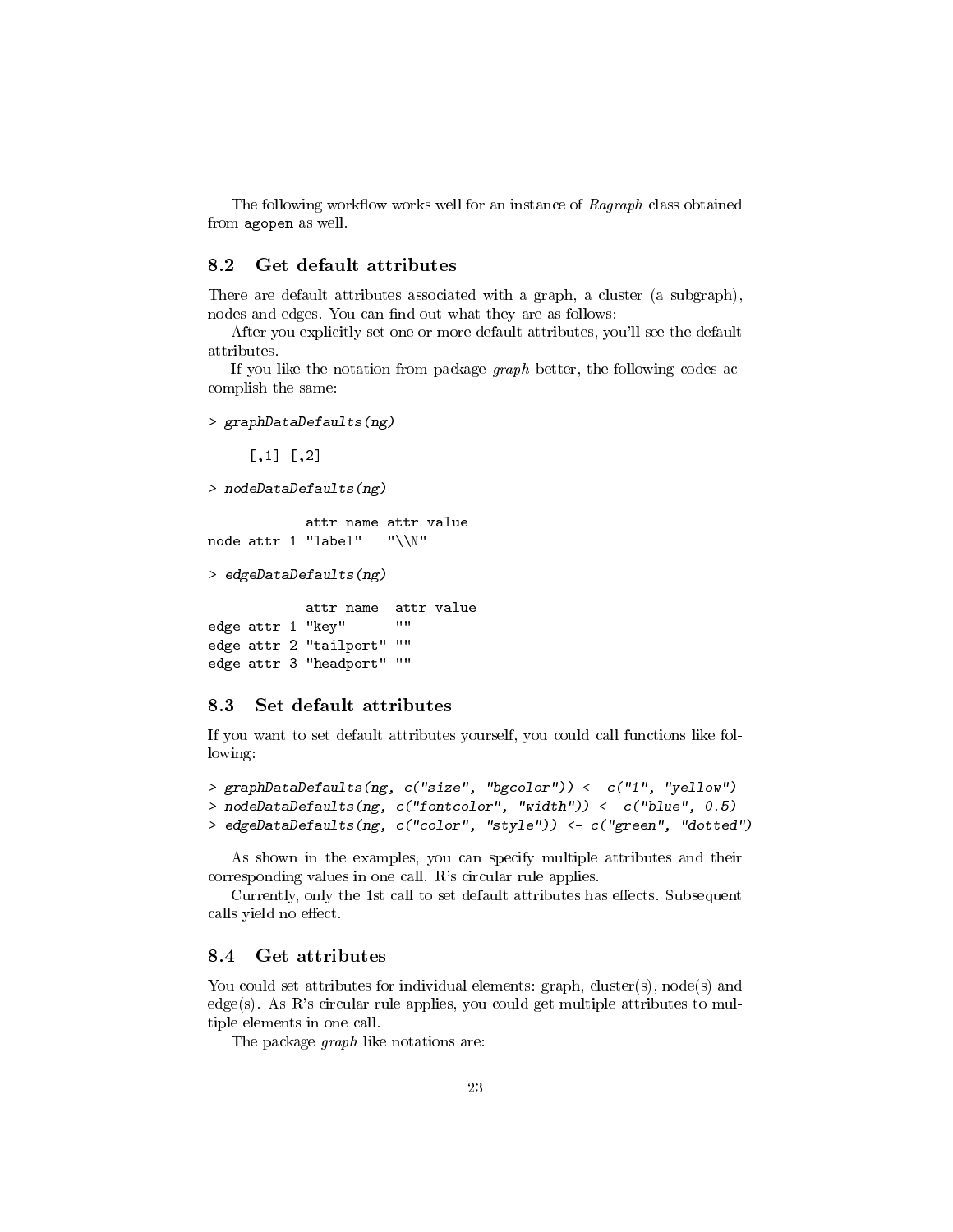```
> graphData(ng, "bgcolor")
bgcolor
"yellow"
> nodeData(ng, "a", c("fontcolor", "width"))
     a a<br>," "0.5"
"blue"
> edgeData(ng, "f", "h", c("color", "arrowhead"))
   f~h f~h
"green" NA
>
```
The return value, "default graph, node, cluster, node attr val 1", indicates that the attribute is NOT defined.

The return value, "default graph, node, cluster, node attr val 2", indicates that the attribute is NOT set for this object, the software will use default instead.

#### <span id="page-23-0"></span>8.5 Set attributes

Likewise, you can set attributes for each element:  $graph$ ,  $cluster(s)$ ,  $node(s)$  and edge(s). R's circular rule applies to element(s), attribute name(s) and attribute value(s).

A note on default value(s): default value could be set once and only once at this time. Only the first call has effect.

```
> graphData(ng, "bgcolor") <- "orange"
> clusterData(ng, 2, "bgcolor") <- "red"
> nodeData(ng, "a", c("fontcolor", "width")) <- c("red", "0.8")
> edgeData(ng, "f", "h", c("color", "style")) <- c("blue", "solid")
```
You can set as many attributes as you like.

Not every rendering software honors all the attributes, even for those provided by graphviz. Different attributes could have different impact in layout: some affect layout and drawing, such as node shapes, font size; others affect only drawing, such as fill color, font color.

Some attribute seem only take effect for certain layout, for instance, bgcolor for cluster shows the effect when layout is "dot", but not for "circo".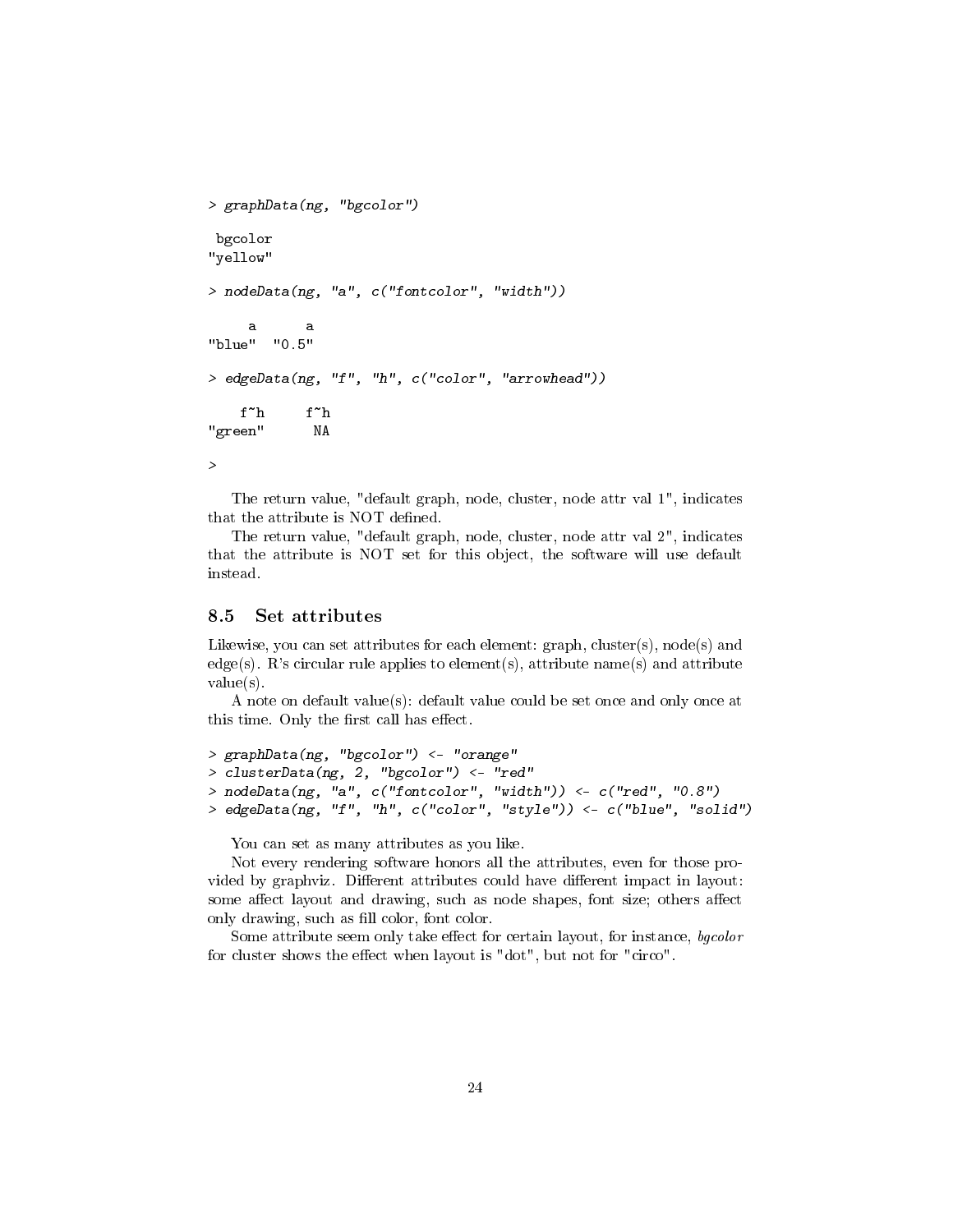#### <span id="page-24-0"></span>8.6 Layout and render the graph in various formats

To do the layout and render the results, there are two main output channels:  $(1)$  interactive output, and  $(2)$  file output which you could use various viewers to view the results.

To plot a graph interactively, simply do:

```
> plot(ng, "neato")
> plot(ng, "circo")
```
Currently, interactive output only honors a small number of attributes, mainly those from *buildNodelist* and *buildEdgeList*.

To do layout and then output to a file, you can do:

```
> # toFile(ng, layoutType="dot", filename="test_dot.svg", fileType="svg")
> # toFile(ng, layoutType="circo", filename="test_circo.ps", fileType="ps")
> toFile(ng, layoutType="dot", filename="test_twopi.dot", fileType="dot")
```
#### NULL

These examples use various renderer provided by graphviz, which honor a lot more attributes. You can look into graphviz doc to find out more, for instance, node shapes, color schemes, line types/sizes, etc.

You need corresponding viewers installed to be able to view the output files.

### <span id="page-24-1"></span>9 Tooltips and hyperlinks on graphs

Users that want to create a clickable graph renderings with drill-down capability should see the imageMap function in the  $biocGraph$  package.

### <span id="page-24-2"></span>10 Sessioninfo

- R version 4.2.0 RC (2022-04-19 r82224), x86\_64-pc-linux-gnu
- Locale: LC\_CTYPE=en\_US.UTF-8, LC\_NUMERIC=C, LC\_TIME=en\_GB, LC\_COLLATE=C, LC\_MONETARY=en\_US.UTF-8, LC\_MESSAGES=en\_US.UTF-8, LC\_PAPER=en\_US.UTF-8, LC\_NAME=C, LC\_ADDRESS=C, LC\_TELEPHONE=C, LC\_MEASUREMENT=en\_US.UTF-8, LC\_IDENTIFICATION=C
- Running under: Ubuntu 20.04.4 LTS
- Matrix products: default
- BLAS: /home/biocbuild/bbs-3.15-bioc/R/lib/libRblas.so
- LAPACK: /home/biocbuild/bbs-3.15-bioc/R/lib/libRlapack.so
- Base packages: base, datasets, grDevices, graphics, grid, methods, stats, utils